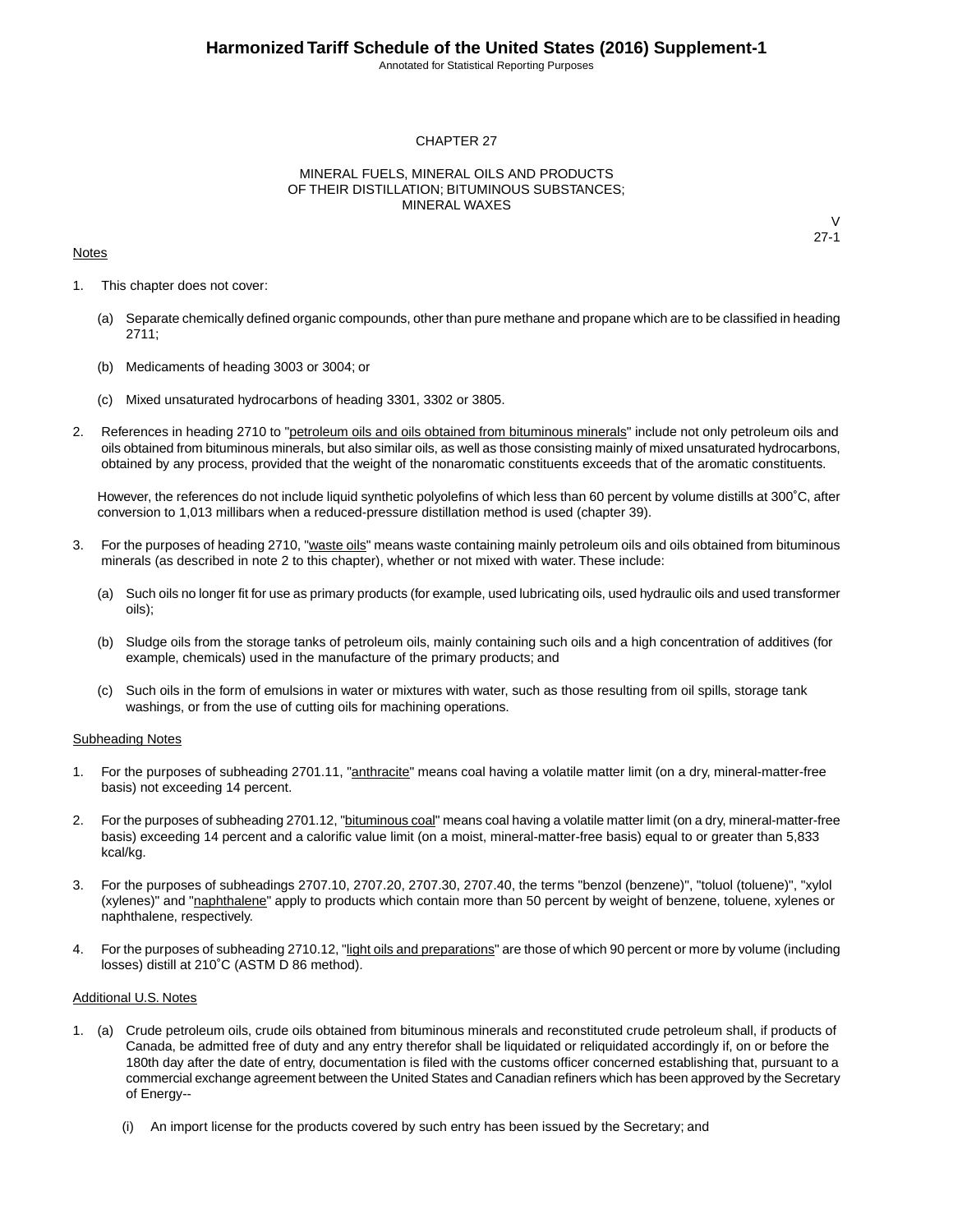Annotated for Statistical Reporting Purposes

Additional U.S. Notes (con.) V 27-2

- (ii) An equivalent amount of domestic or duty-paid foreign crude petroleum oils, crude oils obtained from bituminous minerals or reconstituted crude petroleum have, pursuant to such commercial exchange agreement and to an export license issued by the Secretary of Commerce, been exported from the United States to Canada and have not previously been used to effect the duty-free entry of like Canadian products under this U.S. note.
- (b) The Secretary of the Treasury, after consulting with the Secretary of Commerce and the Secretary of Energy, shall issue such rules or regulations as may be necessary governing the admission of Canadian products pursuant to the provisions of this U.S. note.
- 2. For the purposes of heading 2710, "petroleum oils" includes only products having:
	- (a) A Congealing Point (ASTM D 938) of less than 30˚C;
	- (b) If the Congealing Point is not less than 30˚C:
		- (i) A density at 70˚C of less than 0.942 and a Worked Cone Penetration (ASTM D 217) or a Cone Penetration or (ASTM D 937) at 25˚C of not less than 350; or
		- (ii) If the density at 70˚C is not less than 0.942 having a Needle Penetration (ASTM D 5) at 25˚C of not less than 400.
- 3. For the purposes of subheading 2710.12.15, "motor fuel" is any product derived primarily from petroleum, shale or natural gas, whether or not containing additives, which is principally used as a fuel in internal-combustion or other engines.
- 4. For the purposes of subheadings 2710.12.18, 2710.19.25 and 2710.20.15, "motor fuel blending stock" means any product (except naphthas of subheading 2710.12.25) derived primarily from petroleum, shale oil or natural gas, whether or not containing additives, to be used for direct blending in the manufacture of motor fuel.
- 5. In determining the relative weights of components of the mixtures provided for in subheadings 2710.12.45 and 2710.19.45, naphtha and other petroleum derivatives which may be present in such mixtures as solvents shall be disregarded.
- 6. For the purposes of heading 2716:
	- (a) The term "electrical energy" does not include electrical energy transmitted as a medium of communication; and
	- (b) Electrical energy shall not be subject to the entry requirements for imported merchandise set forth in section 484 of the Tariff Act of 1930, as amended, (19 U.S.C. 1484), but shall be entered on a periodic basis in accordance with regulations to be prescribed by the Secretary of the Treasury.
- 7. For the purposes of this chapter, the term barrel (bbl) means a barrel of 158.98 liters measured at 15.6˚C.
- 8. Subheading 2712.10.00 does not include petroleum jelly, suitable for use for the care of the skin, put up in packings of a kind sold at retail for such use (subheading 3304.99.10).

#### **Statistical Note**

1. For the purposes of statistical reporting number 2711.11.0000, the volume of liquid natural gas shall be reported on a gaseous equivalent volume basis.

[**Compiler's note:** All provisions of subchapter II of chapter 99 have expired; footnote references are shown for reference only.]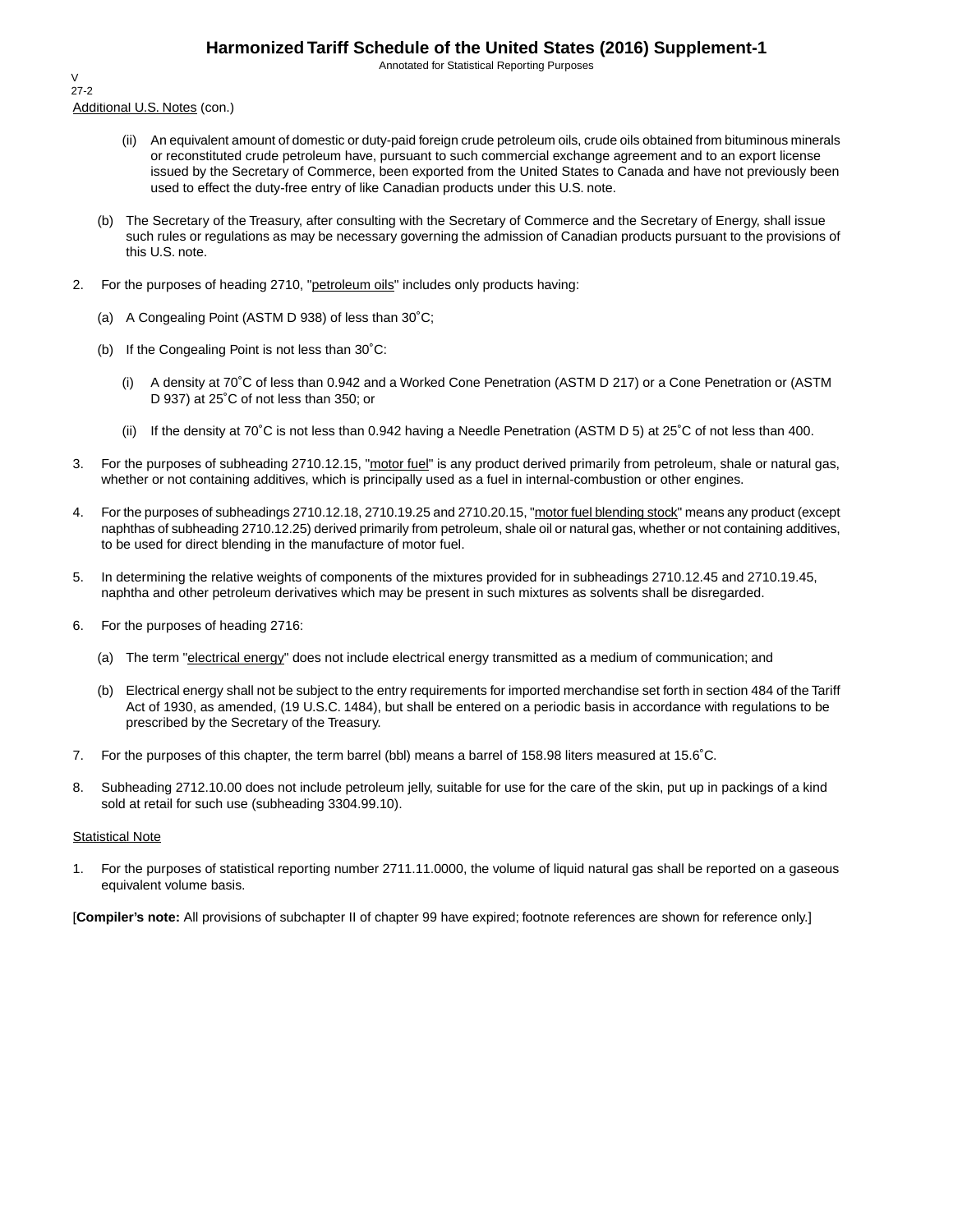Annotated for Statistical Reporting Purposes

| Heading/      | Stat.           |                                                                                                                                     | Unit           |         | Rates of Duty |      |
|---------------|-----------------|-------------------------------------------------------------------------------------------------------------------------------------|----------------|---------|---------------|------|
| Subheading    | Suf-<br>fix     | <b>Article Description</b>                                                                                                          | of<br>Quantity | General | Special       | 2    |
| 2701          |                 | Coal; briquettes, ovoids and similar solid fuels manufactured                                                                       |                |         |               |      |
|               |                 | from coal:                                                                                                                          |                |         |               |      |
| 2701.11.00 00 |                 | Coal, whether or not pulverized, but not agglomerated:                                                                              |                |         |               | Free |
|               |                 |                                                                                                                                     |                |         |               |      |
| 2701.12.00    | 10              |                                                                                                                                     |                |         |               | Free |
|               | 50              |                                                                                                                                     |                |         |               |      |
| 2701.19.00    |                 |                                                                                                                                     |                | Free    |               | Free |
|               | 10              |                                                                                                                                     |                |         |               |      |
|               | 50              |                                                                                                                                     |                |         |               |      |
| 2701.20.00    | 00              | Briquettes, ovoids and similar solid fuels manufactured                                                                             |                |         |               |      |
|               |                 |                                                                                                                                     |                | Free    |               | Free |
| 2702          |                 | Lignite, whether or not agglomerated, excluding jet:                                                                                |                |         |               |      |
| 2702.10.00 00 |                 | Lignite, whether or not pulverized, but not agglomerated. t  Free                                                                   |                |         |               | Free |
| 2702.20.00 00 |                 |                                                                                                                                     |                |         |               | Free |
| 2703.00.00    |                 |                                                                                                                                     |                | Free    |               | Free |
| 2704.00.00    |                 | Coke and semicoke of coal, of lignite or of peat, whether or                                                                        |                |         |               |      |
|               |                 | Coke and semicoke of coal:                                                                                                          |                |         |               | Free |
|               | 11              | Coke larger than 100 mm (4 inches) in maximum                                                                                       |                |         |               |      |
|               |                 | diameter and at least 50 percent of which is retained                                                                               |                |         |               |      |
|               |                 | on a 100-mm (4-inch) sieve after drop shatter testing<br>pursuant to ASTM D 3038, of a kind used in                                 |                |         |               |      |
|               |                 |                                                                                                                                     |                |         |               |      |
|               | 25              |                                                                                                                                     |                |         |               |      |
|               | 50              |                                                                                                                                     |                |         |               |      |
| 2705.00.00    | 00 <sub>1</sub> | Coal gas, water gas, producer gas and similar gases, other                                                                          |                |         |               |      |
|               |                 | than petroleum gases and other gaseous hydrocarbons                                                                                 | thousand       | Free    |               | Free |
|               |                 |                                                                                                                                     | $m3$           |         |               |      |
|               |                 |                                                                                                                                     | kg             |         |               |      |
| 2706.00.00    |                 | 00 Tar distilled from coal, from lignite or from peat, and other<br>mineral tars, whether or not dehydrated or partially distilled, |                |         |               |      |
|               |                 |                                                                                                                                     |                |         |               | Free |
|               |                 |                                                                                                                                     |                |         |               |      |
|               |                 |                                                                                                                                     |                |         |               |      |
|               |                 |                                                                                                                                     |                |         |               |      |
|               |                 |                                                                                                                                     |                |         |               |      |
|               |                 |                                                                                                                                     |                |         |               |      |
|               |                 |                                                                                                                                     |                |         |               |      |
|               |                 |                                                                                                                                     |                |         |               |      |
|               |                 |                                                                                                                                     |                |         |               |      |
|               |                 |                                                                                                                                     |                |         |               |      |
|               |                 |                                                                                                                                     |                |         |               |      |
|               |                 |                                                                                                                                     |                |         |               |      |
|               |                 |                                                                                                                                     |                |         |               |      |
|               |                 |                                                                                                                                     |                |         |               |      |
|               |                 |                                                                                                                                     |                |         |               |      |
|               |                 |                                                                                                                                     |                |         |               |      |
|               |                 |                                                                                                                                     |                |         |               |      |
|               |                 |                                                                                                                                     |                |         |               |      |
|               |                 |                                                                                                                                     |                |         |               |      |
|               |                 |                                                                                                                                     |                |         |               |      |
|               |                 |                                                                                                                                     |                |         |               |      |
|               |                 |                                                                                                                                     |                |         |               |      |
|               |                 |                                                                                                                                     |                |         |               |      |
|               |                 |                                                                                                                                     |                |         |               |      |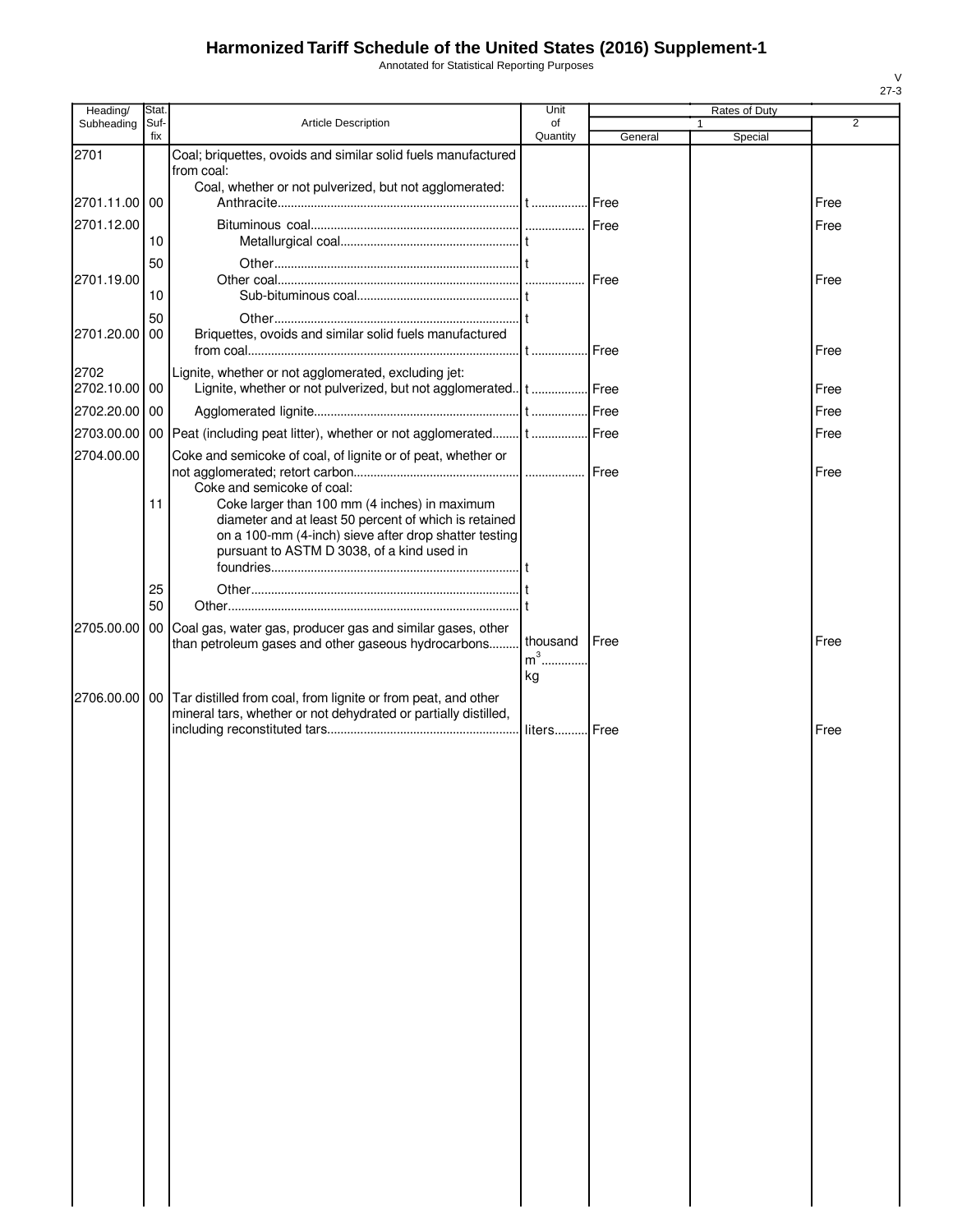Annotated for Statistical Reporting Purposes

| Heading/                 | Stat        |                                                                                                                                                                                                 | Unit           |               | <b>Rates of Duty</b>                                                                     |                              |
|--------------------------|-------------|-------------------------------------------------------------------------------------------------------------------------------------------------------------------------------------------------|----------------|---------------|------------------------------------------------------------------------------------------|------------------------------|
| Subheading               | Suf-<br>fix | <b>Article Description</b>                                                                                                                                                                      | of<br>Quantity | General       | Special                                                                                  | 2                            |
| 2707                     |             | Oils and other products of the distillation of high temperature<br>coal tar; similar products in which the weight of the aromatic<br>constituents exceeds that of the nonaromatic constituents: |                |               |                                                                                          |                              |
| 2707.10.00 00            |             |                                                                                                                                                                                                 | liters         | <b>I</b> Free |                                                                                          | Free                         |
| 2707.20.00               | 00          |                                                                                                                                                                                                 | liters Free    |               |                                                                                          | Free                         |
| 2707.30.00               | 10          |                                                                                                                                                                                                 |                | Free          |                                                                                          | Free                         |
|                          | 20          |                                                                                                                                                                                                 |                |               |                                                                                          |                              |
|                          | 30          |                                                                                                                                                                                                 |                |               |                                                                                          |                              |
|                          | 40          |                                                                                                                                                                                                 |                |               |                                                                                          |                              |
| 2707.40.00               | 00          |                                                                                                                                                                                                 |                | Free          |                                                                                          | Free                         |
| 2707.50.00               | 00          | Other aromatic hydrocarbon mixtures of which 65 percent<br>or more by volume (including losses) distills at 250°C by                                                                            | liters<br>kg   | Free          |                                                                                          | Free                         |
|                          |             |                                                                                                                                                                                                 | liters         |               |                                                                                          |                              |
| 2707.91.00 00            |             | Other:                                                                                                                                                                                          | liters Free    |               |                                                                                          | Free                         |
| 2707.99<br>2707.99.10 00 |             | Other:                                                                                                                                                                                          |                |               |                                                                                          | Free                         |
| 2707.99.20               | 00          |                                                                                                                                                                                                 |                |               |                                                                                          | Free                         |
| 2707.99.40               | -00         | Carbazole having a purity of 65 percent or more                                                                                                                                                 |                |               |                                                                                          |                              |
|                          |             |                                                                                                                                                                                                 |                |               | Free (A, AU, BH,<br>CA, CL, CO, D, E,<br>IL, JO, KR, L, MA,<br>MX, OM, P, PA,<br>PE, SG) | 15.4¢/kg<br>$+40%$           |
| 2707.99.51               | 00          | Phenols:<br>Containing more than 50 percent by weight of                                                                                                                                        |                |               | CA, CL, CO, D, E,<br>IL, JO, KR, MA,<br>MX, OM, P, PA,<br>PE, SG)                        | $7.7 \text{C/kg} +$<br>29.5% |
| 2707.99.55 00            |             | Metacresol, orthocresol, paracresol and<br>metaparacresol, all the foregoing having a                                                                                                           |                |               | Free (A, AU, BH,                                                                         | $15.4 \text{c/kg} +$         |
|                          |             |                                                                                                                                                                                                 |                |               | CA, CL, CO, D, E,<br>IL, JO, KR, MA,<br>MX, OM, P, PA,<br>PE, SG)                        | 42.5%                        |
| 2707.99.59               | 00          |                                                                                                                                                                                                 |                | .I Free       |                                                                                          | Free                         |
| 2707.99.90               | 10          |                                                                                                                                                                                                 |                | Free          |                                                                                          | Free                         |
|                          |             |                                                                                                                                                                                                 |                |               |                                                                                          |                              |
| 2708                     | 90          | Pitch and pitch coke, obtained from coal tar or from other<br>mineral tars:                                                                                                                     |                |               |                                                                                          |                              |
| 2708.10.00 00            |             |                                                                                                                                                                                                 |                |               |                                                                                          | Free                         |
| 2708.20.00 00            |             |                                                                                                                                                                                                 |                | Free          |                                                                                          | Free                         |
|                          |             |                                                                                                                                                                                                 |                |               |                                                                                          |                              |

V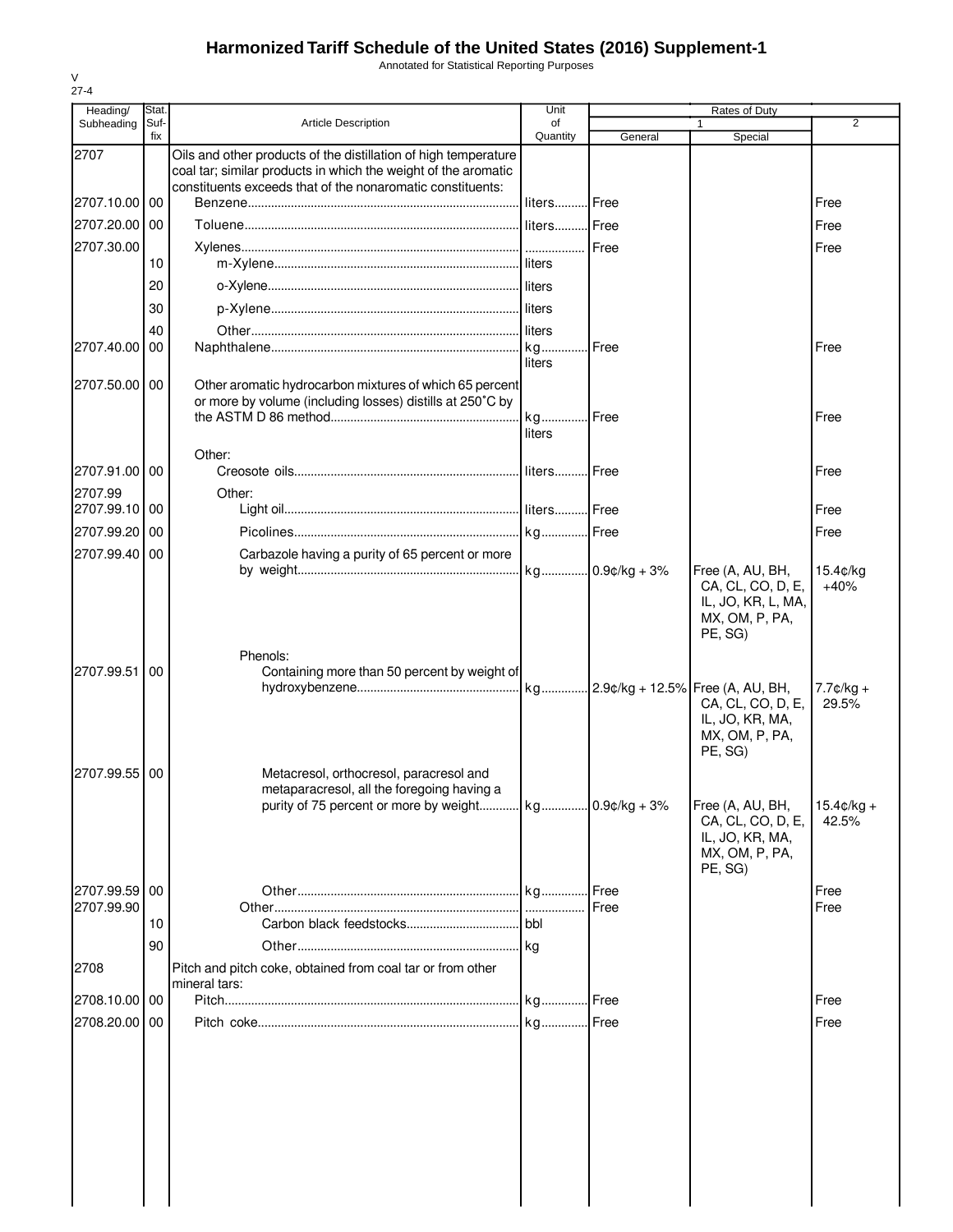Annotated for Statistical Reporting Purposes

| Stat.    |                                                                                                                                                                                                                                                                                                                                                                                                                                                                                                    | Unit                                               |                                                                                                                                                                                                                                                                                                              | Rates of Duty                                                                          |                              |
|----------|----------------------------------------------------------------------------------------------------------------------------------------------------------------------------------------------------------------------------------------------------------------------------------------------------------------------------------------------------------------------------------------------------------------------------------------------------------------------------------------------------|----------------------------------------------------|--------------------------------------------------------------------------------------------------------------------------------------------------------------------------------------------------------------------------------------------------------------------------------------------------------------|----------------------------------------------------------------------------------------|------------------------------|
| Suf-     | <b>Article Description</b>                                                                                                                                                                                                                                                                                                                                                                                                                                                                         | of                                                 |                                                                                                                                                                                                                                                                                                              |                                                                                        | $\overline{2}$               |
|          | Petroleum oils and oils obtained from bituminous minerals,                                                                                                                                                                                                                                                                                                                                                                                                                                         |                                                    |                                                                                                                                                                                                                                                                                                              |                                                                                        |                              |
|          | crude:                                                                                                                                                                                                                                                                                                                                                                                                                                                                                             |                                                    |                                                                                                                                                                                                                                                                                                              | Free (A+, AU, BH,<br>CA, CL, CO, D, IL,<br>JO, KR, MA, MX,<br>OM, P, PA, PE, R,<br>SG) | $21$ $\text{c/bbl}$          |
|          |                                                                                                                                                                                                                                                                                                                                                                                                                                                                                                    |                                                    |                                                                                                                                                                                                                                                                                                              | Free (A+, AU, BH,<br>CA, CL, CO, D, IL,<br>JO, KR, MA, MX,<br>OM, P, PA, PE, R,        | 21c/bbl                      |
| 10       |                                                                                                                                                                                                                                                                                                                                                                                                                                                                                                    |                                                    |                                                                                                                                                                                                                                                                                                              |                                                                                        |                              |
|          | Petroleum oils and oils obtained from bituminous minerals,<br>other than crude; preparations not elsewhere specified or<br>oils or of oils obtained from bituminous minerals, these oils<br>being the basic constituents of the preparations; waste oils:<br>(other than crude) and preparations not elsewhere<br>specified or included, containing by weight 70 percent or<br>minerals, these oils being the basic constituents of the<br>preparations, other than those containing biodiesel and | bbl                                                |                                                                                                                                                                                                                                                                                                              |                                                                                        |                              |
|          | other than waste oils:                                                                                                                                                                                                                                                                                                                                                                                                                                                                             |                                                    |                                                                                                                                                                                                                                                                                                              |                                                                                        |                              |
|          |                                                                                                                                                                                                                                                                                                                                                                                                                                                                                                    |                                                    |                                                                                                                                                                                                                                                                                                              | Free (A+, AU, BH,<br>CA, CL, CO, D, IL,<br>JO, KR, MA, MX,<br>OM, P, PA, PE, R,        | \$1.05/bbl                   |
| 10       | Gasoline:                                                                                                                                                                                                                                                                                                                                                                                                                                                                                          |                                                    |                                                                                                                                                                                                                                                                                                              |                                                                                        |                              |
| 14       |                                                                                                                                                                                                                                                                                                                                                                                                                                                                                                    | bbl                                                |                                                                                                                                                                                                                                                                                                              |                                                                                        |                              |
| 19       |                                                                                                                                                                                                                                                                                                                                                                                                                                                                                                    |                                                    |                                                                                                                                                                                                                                                                                                              |                                                                                        |                              |
|          |                                                                                                                                                                                                                                                                                                                                                                                                                                                                                                    |                                                    |                                                                                                                                                                                                                                                                                                              |                                                                                        |                              |
|          |                                                                                                                                                                                                                                                                                                                                                                                                                                                                                                    |                                                    |                                                                                                                                                                                                                                                                                                              | Free (A+, AU, BH,<br>CA, CL, CO, D, IL,<br>JO, KR, MA, MX,<br>OM, P, PA, PE, R,        | \$1.05/bbl                   |
| 05       | Reformulated blendstock for oxygenate                                                                                                                                                                                                                                                                                                                                                                                                                                                              | bbl                                                |                                                                                                                                                                                                                                                                                                              |                                                                                        |                              |
| 90<br>00 |                                                                                                                                                                                                                                                                                                                                                                                                                                                                                                    | bbl                                                | 10.5¢/bbl                                                                                                                                                                                                                                                                                                    | Free (A+, AU, BH,                                                                      | $21$ $\text{c/bbl}$          |
|          |                                                                                                                                                                                                                                                                                                                                                                                                                                                                                                    |                                                    |                                                                                                                                                                                                                                                                                                              | CA, CL, CO, D, IL,<br>JO, KR, MA, MX,<br>OM, P, PA, PE, R,<br>SG)                      |                              |
|          | fix<br>2709.00.10 00<br>90<br>20<br>50                                                                                                                                                                                                                                                                                                                                                                                                                                                             | Light oils and preparations:<br>Unleaded:<br>∩ther | Quantity<br>bbl<br>included, containing by weight 70 percent or more of petroleum<br>Petroleum oils and oils obtained from bituminous minerals<br>more of petroleum oils or of oils obtained from bituminous<br><b>bbl</b><br><b>bbl</b><br>bbl<br>bbl<br>Naphthas (except motor fuel or motor fuel blending | General<br>.5.25¢/bbl<br>52.5¢/bbl<br>52.5¢/bbl                                        | Special<br>SG)<br>SG)<br>SG) |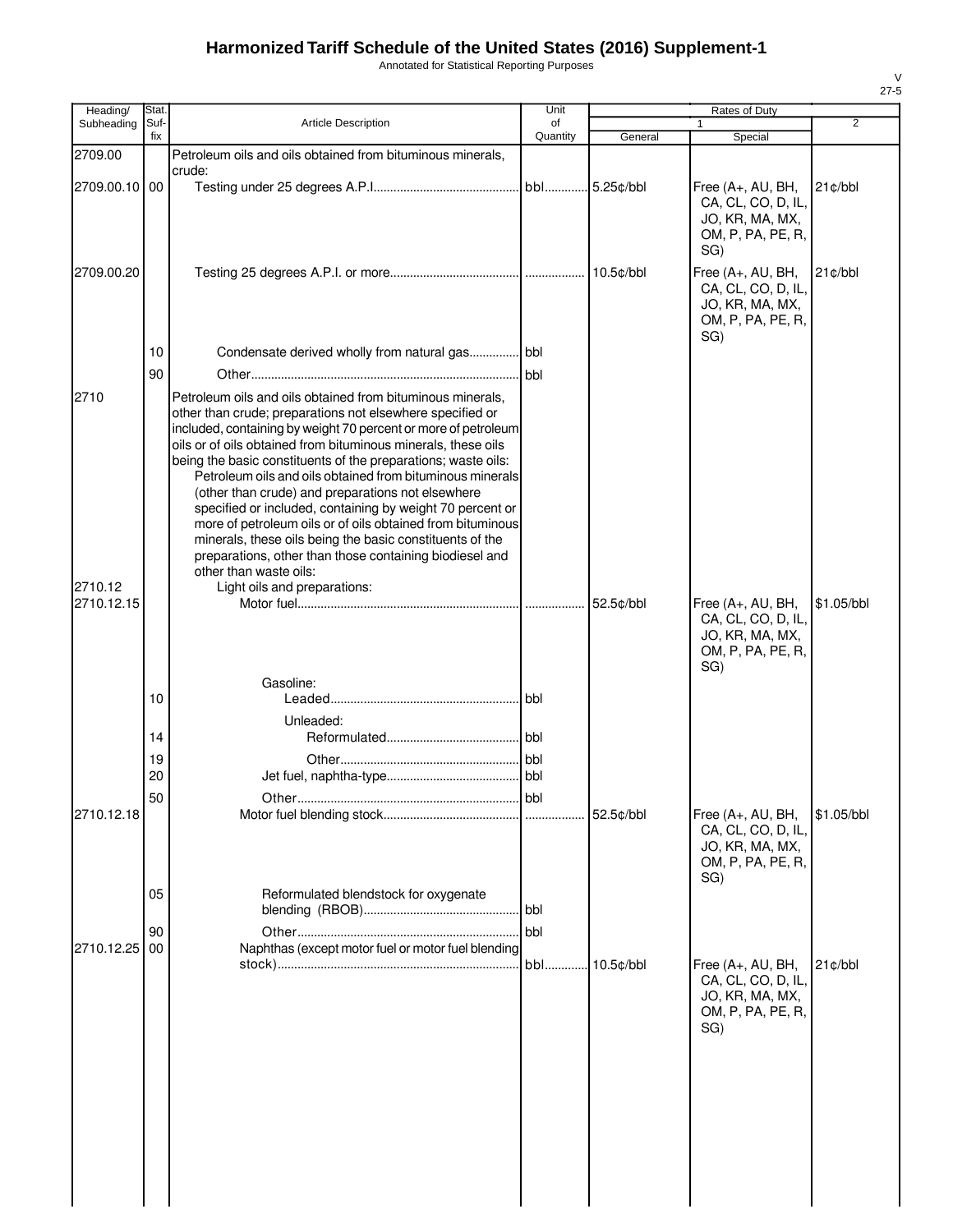Annotated for Statistical Reporting Purposes

| Heading/          | Stat.          |                                                                                                                                                                                                                                                                                                                                                                                                                                                                                                                                                                                    | Unit          |                                                                                                                                                                                                                                  |                                                                      |                |
|-------------------|----------------|------------------------------------------------------------------------------------------------------------------------------------------------------------------------------------------------------------------------------------------------------------------------------------------------------------------------------------------------------------------------------------------------------------------------------------------------------------------------------------------------------------------------------------------------------------------------------------|---------------|----------------------------------------------------------------------------------------------------------------------------------------------------------------------------------------------------------------------------------|----------------------------------------------------------------------|----------------|
| Subheading        | Suf-           | Article Description                                                                                                                                                                                                                                                                                                                                                                                                                                                                                                                                                                | of            |                                                                                                                                                                                                                                  | $\mathbf{1}$                                                         | $\overline{2}$ |
| 2710 (con.)       | fix            | Petroleum oils and oils obtained from bituminous minerals,<br>other than crude; preparations not elsewhere specified or<br>included, containing by weight 70 percent or more of petroleum<br>oils or of oils obtained from bituminous minerals, these oils<br>being the basic constituents of the preparations; waste oils:<br>(con.)<br>Petroleum oils and oils obtained from bituminous minerals<br>(other than crude) and preparations not elsewhere<br>specified or included, containing by weight 70 percent or<br>more of petroleum oils or of oils obtained from bituminous | Quantity      | General                                                                                                                                                                                                                          | Special                                                              |                |
| 2710.12<br>(con.) |                | minerals, these oils being the basic constituents of the<br>preparations, other than those containing biodiesel and<br>other than waste oils: (con.)<br>Light oils and preparations: (con.)<br>Other:                                                                                                                                                                                                                                                                                                                                                                              |               |                                                                                                                                                                                                                                  |                                                                      |                |
| 2710.12.45        |                | Mixtures of hydrocarbons not elsewhere<br>specified or included, which contain by weight<br>not over 50 percent of any single hydrocarbon                                                                                                                                                                                                                                                                                                                                                                                                                                          |               | 10.5¢/bbl                                                                                                                                                                                                                        | Free (A+, AU, BH,<br>CA, CL, CO, D, IL,<br>JO, KR, MA, MX,           | $21$ ¢/bbl     |
| 2710.12.90        | 45<br>90<br>00 |                                                                                                                                                                                                                                                                                                                                                                                                                                                                                                                                                                                    | $I$ bbl<br>kg | 7%                                                                                                                                                                                                                               | OM, P, PA, PE, R,<br>SG)<br>Free (A+, AU, BH,                        | 25%            |
|                   |                |                                                                                                                                                                                                                                                                                                                                                                                                                                                                                                                                                                                    | liters        |                                                                                                                                                                                                                                  | CA, CL, CO, D, E,<br>IL, JO, KR, MA,<br>MX, OM, P, PA,<br>PE, SG) 1/ |                |
|                   |                |                                                                                                                                                                                                                                                                                                                                                                                                                                                                                                                                                                                    |               |                                                                                                                                                                                                                                  |                                                                      |                |
|                   |                | 1/ For ethyl alcohol or a mixture thereof from CBERA beneficiaries, see section 423 of the Tax Reform Act of 1986, as amended (19 U.S.C.<br>re thoroaf from DD, CAETA honoficiarios                                                                                                                                                                                                                                                                                                                                                                                                |               | $0.01(a)/0)/0$ $(1)$ $(1)$ $(1)$ $(1)$ $(1)$ $(1)$ $(1)$ $(1)$ $(1)$ $(1)$ $(1)$ $(1)$ $(1)$ $(1)$ $(1)$ $(1)$ $(1)$ $(1)$ $(1)$ $(1)$ $(1)$ $(1)$ $(1)$ $(1)$ $(1)$ $(1)$ $(1)$ $(1)$ $(1)$ $(1)$ $(1)$ $(1)$ $(1)$ $(1)$ $(1)$ |                                                                      |                |

V 27-6

2703note); for ethyl alcohol or a mixture thereof from DR-CAFTA beneficiaries, see section 201(a)(3)(B)(ii) of theDR-CAFTA Implementation Act (19 U.S.C. 4031(a)(3)(B)(ii)).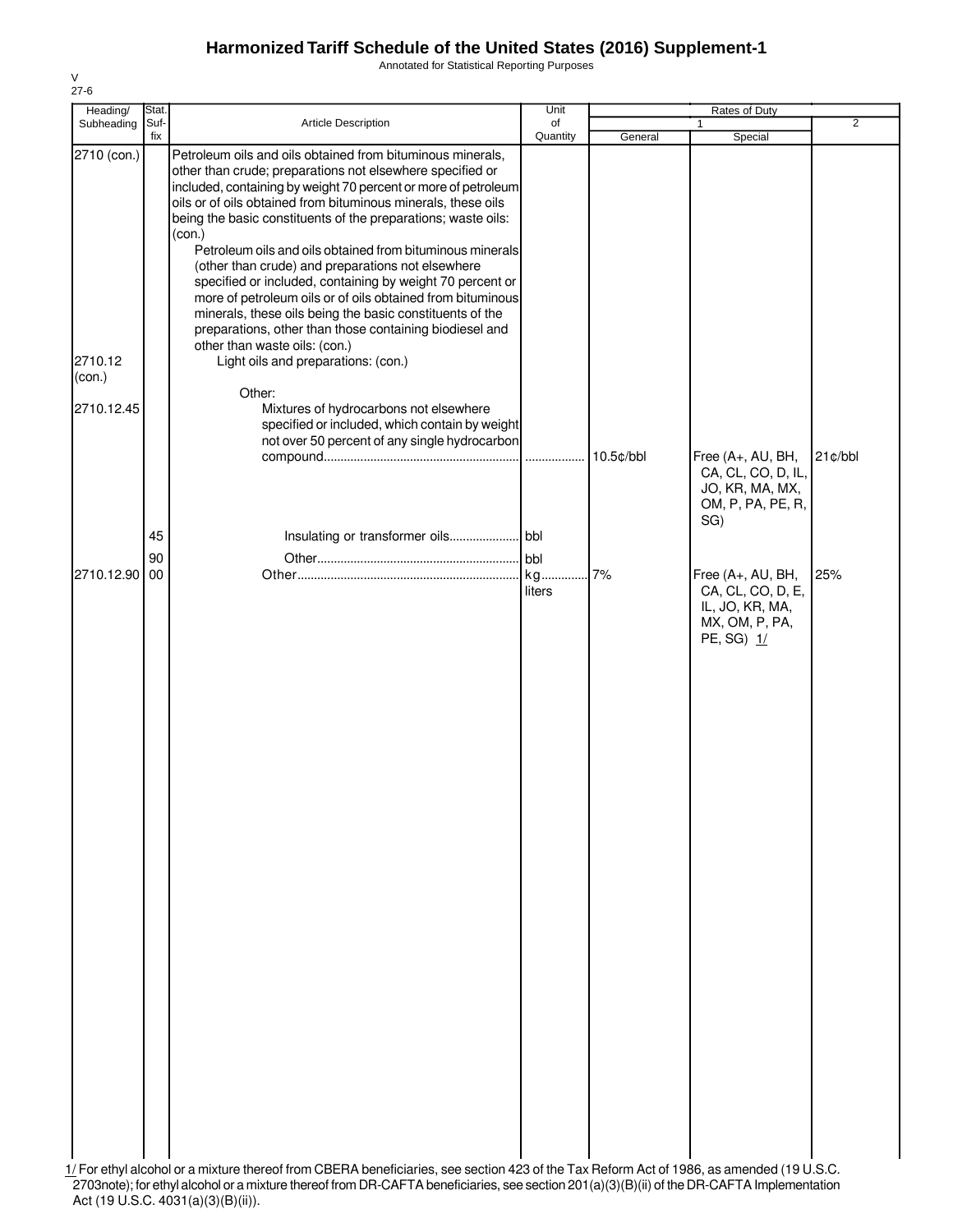Annotated for Statistical Reporting Purposes

| Heading/    | Stat.       |                                                                                                                                                                                                                                                                                                                                                                                                                                                                                                                      | Unit           |              | Rates of Duty                                                                          |                |
|-------------|-------------|----------------------------------------------------------------------------------------------------------------------------------------------------------------------------------------------------------------------------------------------------------------------------------------------------------------------------------------------------------------------------------------------------------------------------------------------------------------------------------------------------------------------|----------------|--------------|----------------------------------------------------------------------------------------|----------------|
| Subheading  | Suf-<br>fix | Article Description                                                                                                                                                                                                                                                                                                                                                                                                                                                                                                  | of<br>Quantity | General      | 1<br>Special                                                                           | $\overline{2}$ |
| 2710 (con.) |             | Petroleum oils and oils obtained from bituminous minerals,<br>other than crude; preparations not elsewhere specified or<br>included, containing by weight 70 percent or more of petroleum<br>oils or of oils obtained from bituminous minerals, these oils<br>being the basic constituents of the preparations; waste oils:<br>(con.)<br>Petroleum oils and oils obtained from bituminous minerals<br>(other than crude) and preparations not elsewhere<br>specified or included, containing by weight 70 percent or |                |              |                                                                                        |                |
|             |             | more of petroleum oils or of oils obtained from bituminous<br>minerals, these oils being the basic constituents of the                                                                                                                                                                                                                                                                                                                                                                                               |                |              |                                                                                        |                |
|             |             | preparations, other than those containing biodiesel and                                                                                                                                                                                                                                                                                                                                                                                                                                                              |                |              |                                                                                        |                |
| 2710.19     |             | other than waste oils: (con.)<br>Other:<br>Distillate and residual fuel oils (including blended                                                                                                                                                                                                                                                                                                                                                                                                                      |                |              |                                                                                        |                |
|             |             | fuel oils):                                                                                                                                                                                                                                                                                                                                                                                                                                                                                                          |                |              |                                                                                        |                |
| 2710.19.06  |             |                                                                                                                                                                                                                                                                                                                                                                                                                                                                                                                      |                | 5.25¢/bbl 1/ | Free (A+, AU, BH,<br>CA, CL, CO, D, IL,<br>JO, KR, MA, MX,<br>OM, P, PA, PE, R,<br>SG) | $21$ ¢/bbl     |
|             |             | Having a Saybolt Universal viscosity at                                                                                                                                                                                                                                                                                                                                                                                                                                                                              |                |              |                                                                                        |                |
|             |             | 37.8°C of 45 seconds or more but not more<br>than 125 seconds (No. 4-type fuel oils):                                                                                                                                                                                                                                                                                                                                                                                                                                |                |              |                                                                                        |                |
|             | 05          | Containing not more than 500 ppm of                                                                                                                                                                                                                                                                                                                                                                                                                                                                                  | bbl            |              |                                                                                        |                |
|             | 15          | Containing more than 500 ppm of                                                                                                                                                                                                                                                                                                                                                                                                                                                                                      |                |              |                                                                                        |                |
|             |             | Having a Saybolt Universal viscosity at<br>37.8°C of more than 125 seconds (heavy                                                                                                                                                                                                                                                                                                                                                                                                                                    | bbl            |              |                                                                                        |                |
|             | 25          | fuel oils):                                                                                                                                                                                                                                                                                                                                                                                                                                                                                                          | . bbl          |              |                                                                                        |                |
|             | 30          |                                                                                                                                                                                                                                                                                                                                                                                                                                                                                                                      |                |              |                                                                                        |                |
|             | 35          |                                                                                                                                                                                                                                                                                                                                                                                                                                                                                                                      |                |              |                                                                                        |                |
|             | 50          |                                                                                                                                                                                                                                                                                                                                                                                                                                                                                                                      | l bbl.         |              |                                                                                        |                |
|             |             |                                                                                                                                                                                                                                                                                                                                                                                                                                                                                                                      |                |              |                                                                                        |                |
|             |             |                                                                                                                                                                                                                                                                                                                                                                                                                                                                                                                      |                |              |                                                                                        |                |
|             |             |                                                                                                                                                                                                                                                                                                                                                                                                                                                                                                                      |                |              |                                                                                        |                |
|             |             |                                                                                                                                                                                                                                                                                                                                                                                                                                                                                                                      |                |              |                                                                                        |                |
|             |             |                                                                                                                                                                                                                                                                                                                                                                                                                                                                                                                      |                |              |                                                                                        |                |
|             |             |                                                                                                                                                                                                                                                                                                                                                                                                                                                                                                                      |                |              |                                                                                        |                |
|             |             |                                                                                                                                                                                                                                                                                                                                                                                                                                                                                                                      |                |              |                                                                                        |                |
|             |             |                                                                                                                                                                                                                                                                                                                                                                                                                                                                                                                      |                |              |                                                                                        |                |
|             |             |                                                                                                                                                                                                                                                                                                                                                                                                                                                                                                                      |                |              |                                                                                        |                |
|             |             |                                                                                                                                                                                                                                                                                                                                                                                                                                                                                                                      |                |              |                                                                                        |                |
|             |             |                                                                                                                                                                                                                                                                                                                                                                                                                                                                                                                      |                |              |                                                                                        |                |
|             |             |                                                                                                                                                                                                                                                                                                                                                                                                                                                                                                                      |                |              |                                                                                        |                |
|             |             |                                                                                                                                                                                                                                                                                                                                                                                                                                                                                                                      |                |              |                                                                                        |                |
|             |             |                                                                                                                                                                                                                                                                                                                                                                                                                                                                                                                      |                |              |                                                                                        |                |
|             |             |                                                                                                                                                                                                                                                                                                                                                                                                                                                                                                                      |                |              |                                                                                        |                |
|             |             |                                                                                                                                                                                                                                                                                                                                                                                                                                                                                                                      |                |              |                                                                                        |                |
|             |             |                                                                                                                                                                                                                                                                                                                                                                                                                                                                                                                      |                |              |                                                                                        |                |
|             |             |                                                                                                                                                                                                                                                                                                                                                                                                                                                                                                                      |                |              |                                                                                        |                |
|             |             |                                                                                                                                                                                                                                                                                                                                                                                                                                                                                                                      |                |              |                                                                                        |                |
|             |             |                                                                                                                                                                                                                                                                                                                                                                                                                                                                                                                      |                |              |                                                                                        |                |
|             |             |                                                                                                                                                                                                                                                                                                                                                                                                                                                                                                                      |                |              |                                                                                        |                |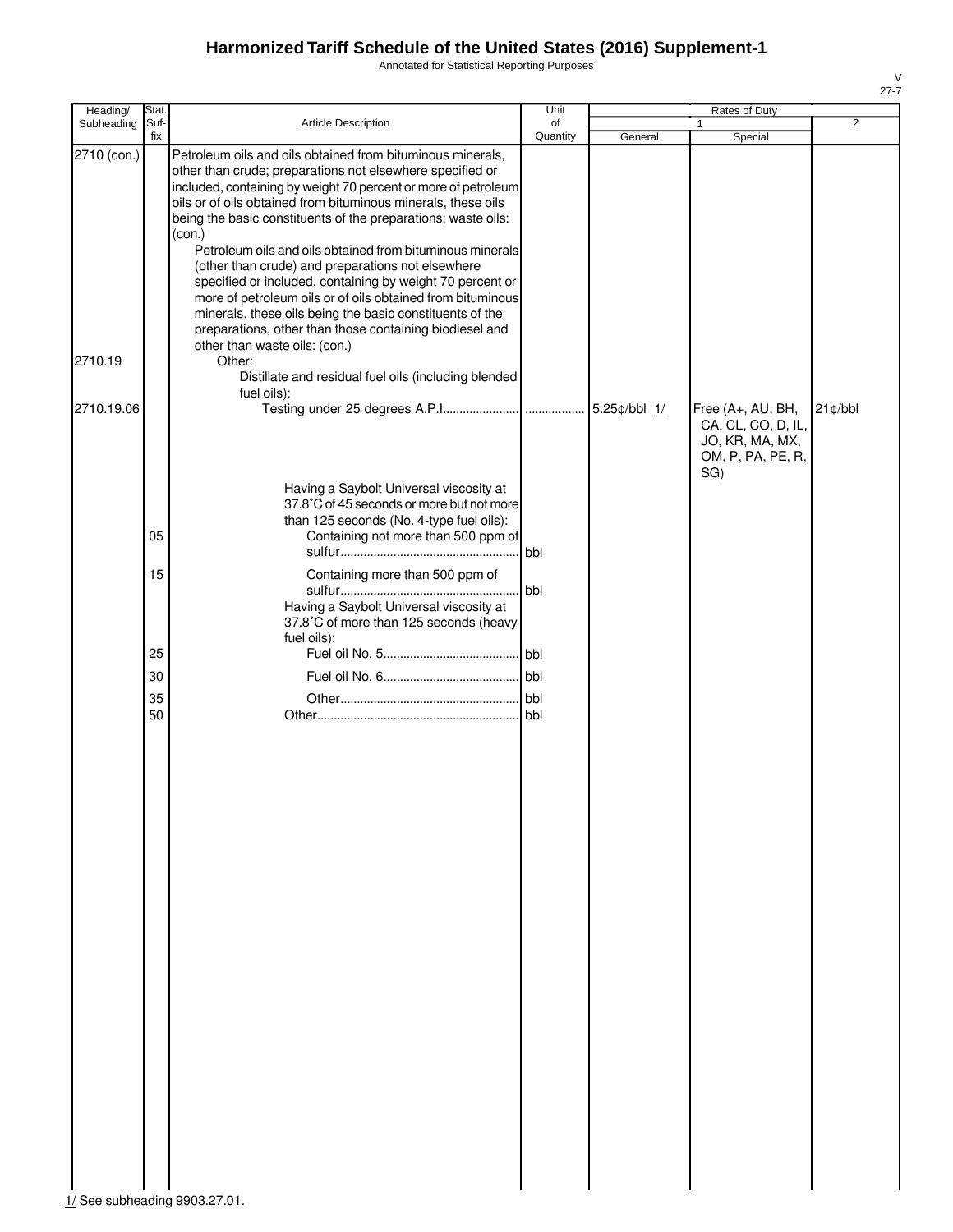Annotated for Statistical Reporting Purposes

| Heading/                                       | Stat.       |                                                                                                                                                                                                                                                                                                                                                                                                                                                                                                                                                                                                                                                                                                                                                                                                                                           | Unit           | Rates of Duty  |                                                            |            |
|------------------------------------------------|-------------|-------------------------------------------------------------------------------------------------------------------------------------------------------------------------------------------------------------------------------------------------------------------------------------------------------------------------------------------------------------------------------------------------------------------------------------------------------------------------------------------------------------------------------------------------------------------------------------------------------------------------------------------------------------------------------------------------------------------------------------------------------------------------------------------------------------------------------------------|----------------|----------------|------------------------------------------------------------|------------|
| Subheading                                     | Suf-<br>fix | <b>Article Description</b>                                                                                                                                                                                                                                                                                                                                                                                                                                                                                                                                                                                                                                                                                                                                                                                                                | of<br>Quantity | General        | 1<br>Special                                               | 2          |
| 2710 (con.)<br>2710.19<br>(con.)<br>2710.19.11 |             | Petroleum oils and oils obtained from bituminous minerals,<br>other than crude; preparations not elsewhere specified or<br>included, containing by weight 70 percent or more of petroleum<br>oils or of oils obtained from bituminous minerals, these oils<br>being the basic constituents of the preparations; waste oils:<br>(con.)<br>Petroleum oils and oils obtained from bituminous minerals<br>(other than crude) and preparations not elsewhere<br>specified or included, containing by weight 70 percent or<br>more of petroleum oils or of oils obtained from bituminous<br>minerals, these oils being the basic constituents of the<br>preparations, other than those containing biodiesel and<br>other than waste oils: (con.)<br>Other: (con.)<br>Distillate and residual fuel oils (including blended<br>fuel oils): (con.) |                | $10.5¢/bbl$ 1/ | Free (A+, AU, BH,<br>CA, CL, CO, D, IL,<br>JO, KR, MA, MX, | $21$ ¢/bbl |
|                                                |             | Having a Saybolt Universal viscosity at<br>37.8°C of less than 45 seconds (light fuel<br>oils):<br>Fuel oils Nos. 2 and 3:                                                                                                                                                                                                                                                                                                                                                                                                                                                                                                                                                                                                                                                                                                                |                |                | OM, P, PA, PE, R,<br>SG)                                   |            |
|                                                | 02          | Diesel oil:<br>Containing not more than 15                                                                                                                                                                                                                                                                                                                                                                                                                                                                                                                                                                                                                                                                                                                                                                                                |                |                |                                                            |            |
|                                                | 03          | Containing more than 15 ppm<br>but not more than 500 ppm of                                                                                                                                                                                                                                                                                                                                                                                                                                                                                                                                                                                                                                                                                                                                                                               | bbl            |                |                                                            |            |
|                                                | 04          | Containing more than 500<br>ppm of sulfur<br>Other:                                                                                                                                                                                                                                                                                                                                                                                                                                                                                                                                                                                                                                                                                                                                                                                       | <b>bbl</b>     |                |                                                            |            |
|                                                | 05          | Containing not more than 15                                                                                                                                                                                                                                                                                                                                                                                                                                                                                                                                                                                                                                                                                                                                                                                                               | bbl            |                |                                                            |            |
|                                                | 07          | Containing more than 15 ppm<br>but not more than 500 ppm of<br>sulfur                                                                                                                                                                                                                                                                                                                                                                                                                                                                                                                                                                                                                                                                                                                                                                     | bbl            |                |                                                            |            |
|                                                | 08          | Containing more than 500                                                                                                                                                                                                                                                                                                                                                                                                                                                                                                                                                                                                                                                                                                                                                                                                                  | l bbl          |                |                                                            |            |
|                                                | 11          | Other:<br>Containing not more than 15 ppm                                                                                                                                                                                                                                                                                                                                                                                                                                                                                                                                                                                                                                                                                                                                                                                                 | l bbl          |                |                                                            |            |
|                                                | 13          | Containing more than 15 ppm but<br>not more than 500 ppm of                                                                                                                                                                                                                                                                                                                                                                                                                                                                                                                                                                                                                                                                                                                                                                               | <b>bbl</b>     |                |                                                            |            |
|                                                | 14          | Containing more than 500 ppm of<br>Having a Saybolt Universal viscosity at<br>37.8°C of 45 seconds or more but not more<br>than 125 seconds (No. 4-type fuel oils):                                                                                                                                                                                                                                                                                                                                                                                                                                                                                                                                                                                                                                                                       | bbl            |                |                                                            |            |
|                                                | 15          | Containing not more than 500 ppm of                                                                                                                                                                                                                                                                                                                                                                                                                                                                                                                                                                                                                                                                                                                                                                                                       | bbl            |                |                                                            |            |
|                                                | 25          | Containing more than 500 ppm of                                                                                                                                                                                                                                                                                                                                                                                                                                                                                                                                                                                                                                                                                                                                                                                                           | bbl            |                |                                                            |            |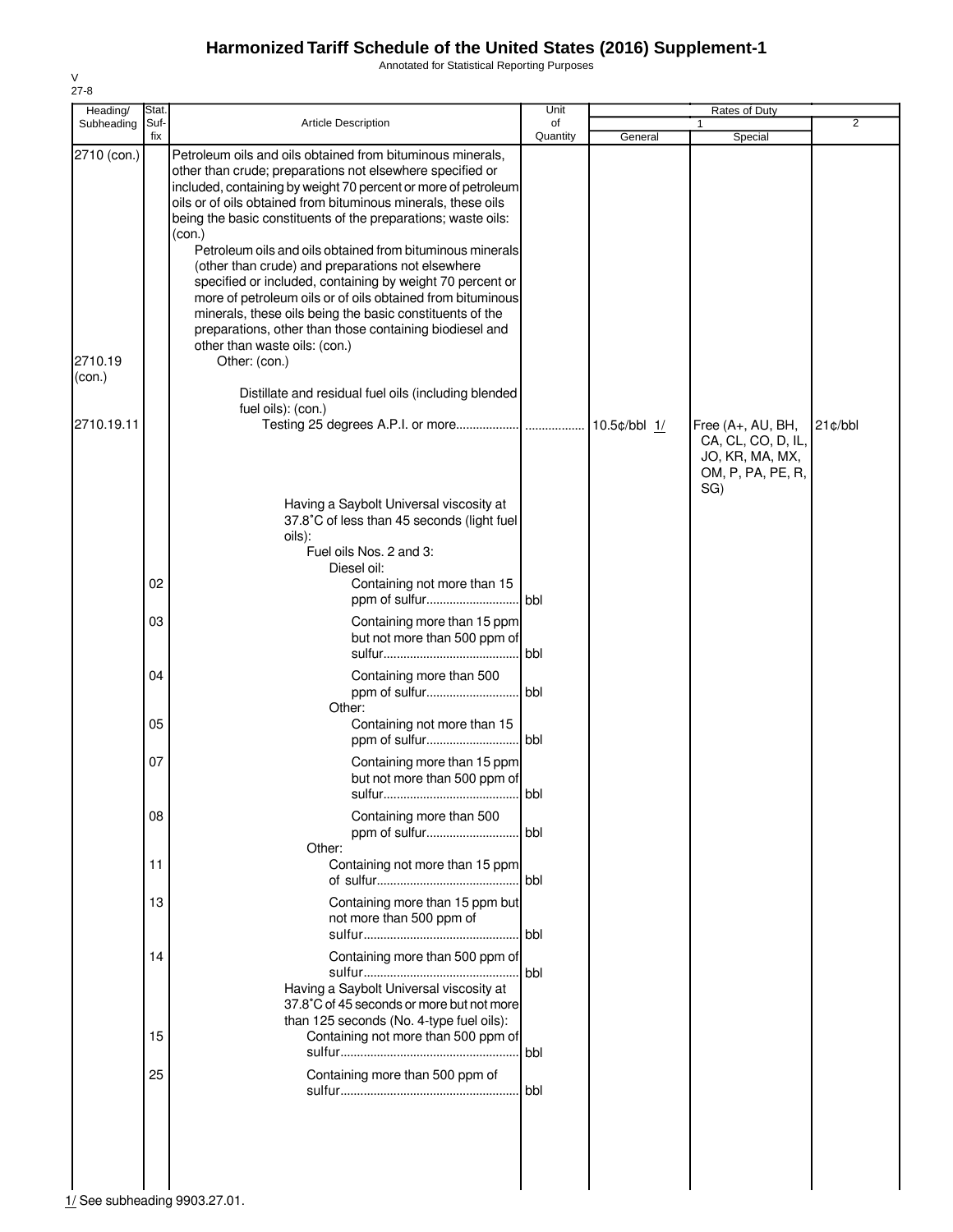Annotated for Statistical Reporting Purposes

| Heading/             | Stat.       |                                                                                                                                                                                                                                                                                                                                                                                                                                                                                                                      | Unit           |         | Rates of Duty                                                                          |                     |
|----------------------|-------------|----------------------------------------------------------------------------------------------------------------------------------------------------------------------------------------------------------------------------------------------------------------------------------------------------------------------------------------------------------------------------------------------------------------------------------------------------------------------------------------------------------------------|----------------|---------|----------------------------------------------------------------------------------------|---------------------|
| Subheading           | Suf-<br>fix | Article Description                                                                                                                                                                                                                                                                                                                                                                                                                                                                                                  | of<br>Quantity | General | Special                                                                                | $\overline{2}$      |
| 2710 (con.)          |             | Petroleum oils and oils obtained from bituminous minerals,<br>other than crude; preparations not elsewhere specified or<br>included, containing by weight 70 percent or more of petroleum<br>oils or of oils obtained from bituminous minerals, these oils<br>being the basic constituents of the preparations; waste oils:<br>(con.)<br>Petroleum oils and oils obtained from bituminous minerals<br>(other than crude) and preparations not elsewhere<br>specified or included, containing by weight 70 percent or |                |         |                                                                                        |                     |
| 2710.19              |             | more of petroleum oils or of oils obtained from bituminous<br>minerals, these oils being the basic constituents of the<br>preparations, other than those containing biodiesel and<br>other than waste oils: (con.)<br>Other: (con.)                                                                                                                                                                                                                                                                                  |                |         |                                                                                        |                     |
| (con.)<br>2710.19.11 |             | Distillate and residual fuel oils (including blended<br>fuel oils): (con.)<br>Testing 25 degrees A.P.I. or more (con.)                                                                                                                                                                                                                                                                                                                                                                                               |                |         |                                                                                        |                     |
| (con.)               | 50          | Having a Saybolt Universal viscosity at<br>37.8°C of more than 125 seconds (heavy                                                                                                                                                                                                                                                                                                                                                                                                                                    |                |         |                                                                                        |                     |
| 2710.19.16 00        |             |                                                                                                                                                                                                                                                                                                                                                                                                                                                                                                                      |                |         | Free (A+, AU, BH,<br>CA, CL, CO, D, IL,<br>JO, KR, MA, MX,<br>OM, P, PA, PE, R,<br>SG) | \$1.05/bbl          |
| 2710.19.24 00        |             | Kerosene (except kerosene-type jet fuel):                                                                                                                                                                                                                                                                                                                                                                                                                                                                            | bbl 52.5¢/bbl  |         | Free (A+, AU, BH,<br>CA, CL, CO, D, IL,<br>JO, KR, MA, MX,<br>OM, P, PA, PE, R,<br>SG) | \$1.05/bbl          |
| 2710.19.25 00        |             |                                                                                                                                                                                                                                                                                                                                                                                                                                                                                                                      |                |         | Free (A+, AU, BH,<br>CA, CL, CO, D, IL,<br>JO, KR, MA, MX,<br>OM, P, PA, PE, R,<br>SG) | \$1.05/bbl          |
| 2710.19.26 00        |             |                                                                                                                                                                                                                                                                                                                                                                                                                                                                                                                      |                |         | Free (A+, AU, BH,<br>CA, CL, CO, D, IL,<br>JO, KR, MA, MX,<br>OM, P, PA, PE, R,<br>SG) | $21$ $\text{c/bbl}$ |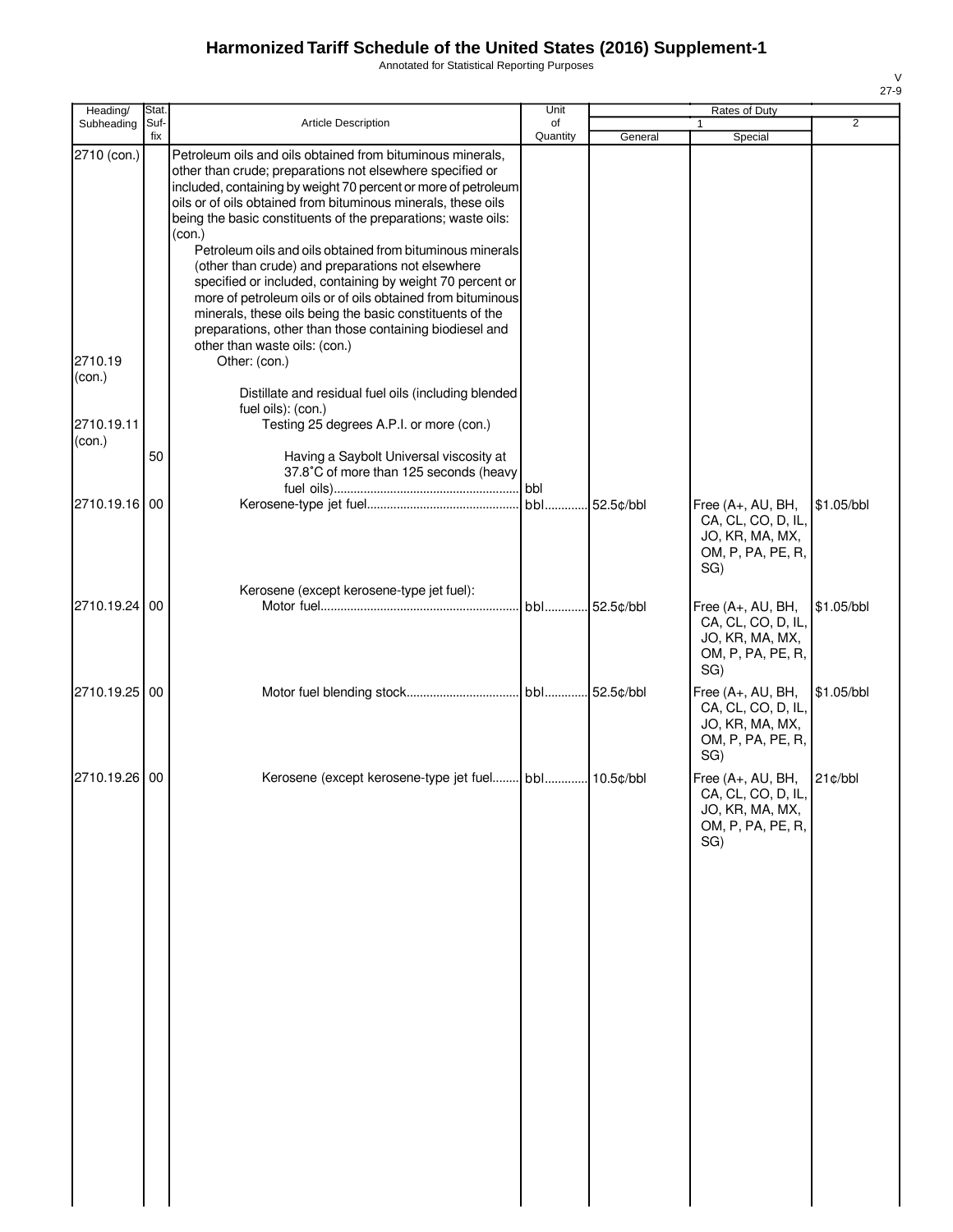Annotated for Statistical Reporting Purposes

| Heading/                         | Stat.       |                                                                                                                                                                                                                                                                                                                                                                                                                                                                                                                                                                                                                                                                                                                                                                                                                            | Unit           | Rates of Duty |                                                                                        |                 |
|----------------------------------|-------------|----------------------------------------------------------------------------------------------------------------------------------------------------------------------------------------------------------------------------------------------------------------------------------------------------------------------------------------------------------------------------------------------------------------------------------------------------------------------------------------------------------------------------------------------------------------------------------------------------------------------------------------------------------------------------------------------------------------------------------------------------------------------------------------------------------------------------|----------------|---------------|----------------------------------------------------------------------------------------|-----------------|
| Subheading                       | Suf-<br>fix | Article Description                                                                                                                                                                                                                                                                                                                                                                                                                                                                                                                                                                                                                                                                                                                                                                                                        | of<br>Quantity | General       | 1<br>Special                                                                           | $\overline{2}$  |
| 2710 (con.)<br>2710.19<br>(con.) |             | Petroleum oils and oils obtained from bituminous minerals,<br>other than crude; preparations not elsewhere specified or<br>included, containing by weight 70 percent or more of petroleum<br>oils or of oils obtained from bituminous minerals, these oils<br>being the basic constituents of the preparations; waste oils:<br>(con.)<br>Petroleum oils and oils obtained from bituminous minerals<br>(other than crude) and preparations not elsewhere<br>specified or included, containing by weight 70 percent or<br>more of petroleum oils or of oils obtained from bituminous<br>minerals, these oils being the basic constituents of the<br>preparations, other than those containing biodiesel and<br>other than waste oils: (con.)<br>Other: (con.)<br>Lubricating oils and greases, with or without<br>additives: |                |               |                                                                                        |                 |
| 2710.19.30                       |             |                                                                                                                                                                                                                                                                                                                                                                                                                                                                                                                                                                                                                                                                                                                                                                                                                            |                | 84¢/bbl       | Free (A+, AU, BH,<br>CA, CL, CO, D, IL,<br>JO, KR, MA, MX,<br>OM, P, PA, PE, R,<br>SG) | \$1.68/bbl      |
|                                  | 10          |                                                                                                                                                                                                                                                                                                                                                                                                                                                                                                                                                                                                                                                                                                                                                                                                                            |                |               |                                                                                        |                 |
|                                  | 20          | Automotive, diesel or marine engine                                                                                                                                                                                                                                                                                                                                                                                                                                                                                                                                                                                                                                                                                                                                                                                        | .lbbl          |               |                                                                                        |                 |
|                                  | 30          | Turbine lubricating oil, including marine bbl                                                                                                                                                                                                                                                                                                                                                                                                                                                                                                                                                                                                                                                                                                                                                                              |                |               |                                                                                        |                 |
|                                  | 40          |                                                                                                                                                                                                                                                                                                                                                                                                                                                                                                                                                                                                                                                                                                                                                                                                                            |                |               |                                                                                        |                 |
|                                  | 50          |                                                                                                                                                                                                                                                                                                                                                                                                                                                                                                                                                                                                                                                                                                                                                                                                                            |                |               |                                                                                        |                 |
|                                  | 70          |                                                                                                                                                                                                                                                                                                                                                                                                                                                                                                                                                                                                                                                                                                                                                                                                                            |                |               |                                                                                        |                 |
|                                  | 80          |                                                                                                                                                                                                                                                                                                                                                                                                                                                                                                                                                                                                                                                                                                                                                                                                                            |                |               |                                                                                        |                 |
| 2710.19.35                       | 00          | Greases:<br>Containing not over 10 percent by weight<br>of salts of fatty acids of animal (including<br>marine animal) or vegetable origin kg 5.8%                                                                                                                                                                                                                                                                                                                                                                                                                                                                                                                                                                                                                                                                         |                |               | Free (A, AU, BH,<br>CA, CL, CO, D, IL,<br>JO, KR, MA, MX,<br>OM, P, PA, PE, R,<br>SG)  | 20%             |
| 2710.19.40 00                    |             |                                                                                                                                                                                                                                                                                                                                                                                                                                                                                                                                                                                                                                                                                                                                                                                                                            |                |               | Free (A, AU, BH,<br>CA, CL, CO, D, IL,<br>JO, KR, MA, MX,<br>OM, P, PA, PE, R,<br>SG)  | $4.4¢/kg + 20%$ |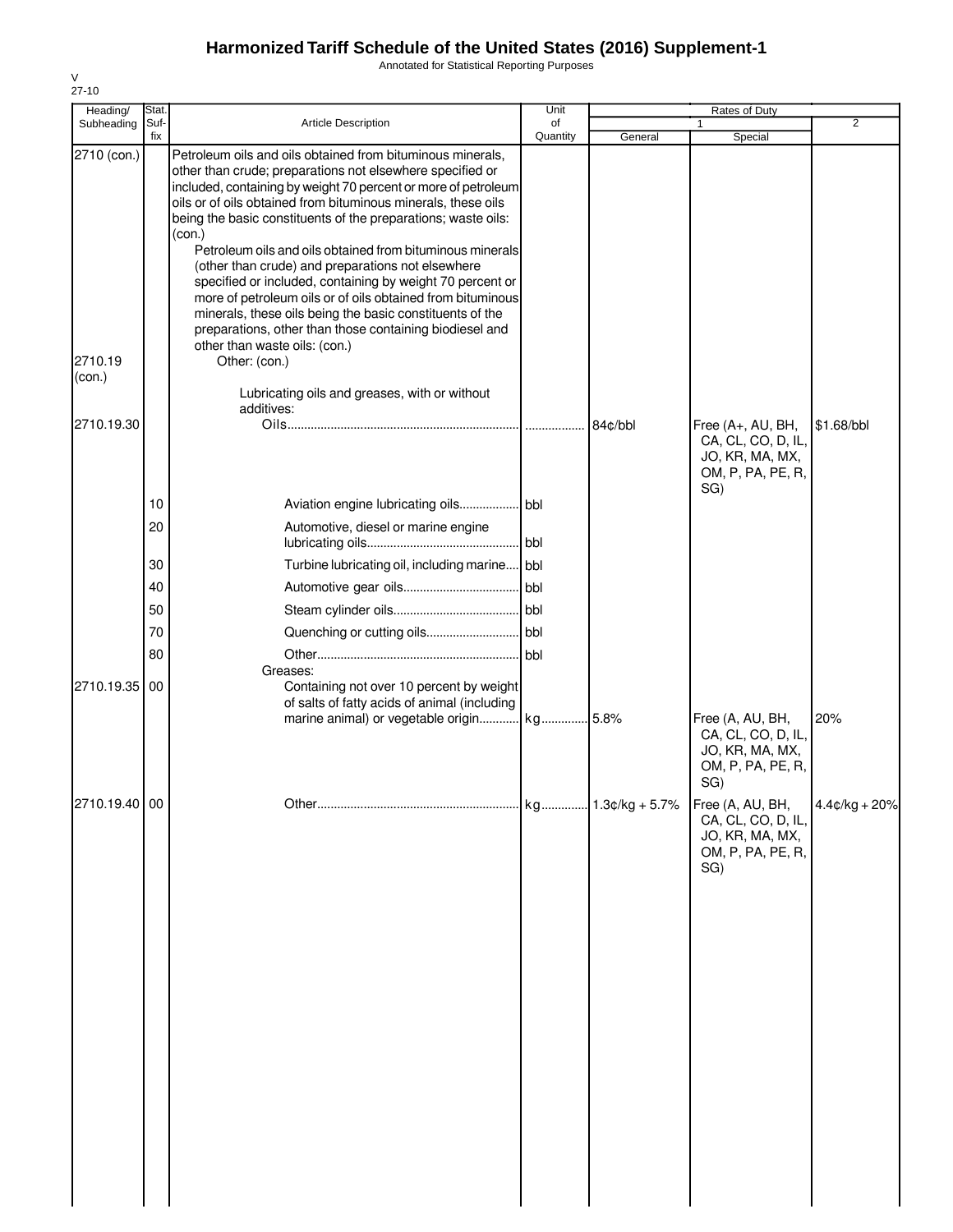Annotated for Statistical Reporting Purposes

| Heading/          | Stat.                |                                                                                                                                                                                                                                                                                                                                                                                                                                                                                                                                                                                                                                                                                                                                            | Unit               |           | Rates of Duty                                                                          |                |
|-------------------|----------------------|--------------------------------------------------------------------------------------------------------------------------------------------------------------------------------------------------------------------------------------------------------------------------------------------------------------------------------------------------------------------------------------------------------------------------------------------------------------------------------------------------------------------------------------------------------------------------------------------------------------------------------------------------------------------------------------------------------------------------------------------|--------------------|-----------|----------------------------------------------------------------------------------------|----------------|
| Subheading        | Suf-<br>fix          | Article Description                                                                                                                                                                                                                                                                                                                                                                                                                                                                                                                                                                                                                                                                                                                        | of<br>Quantity     | General   | 1<br>Special                                                                           | $\overline{2}$ |
| 2710 (con.)       |                      | Petroleum oils and oils obtained from bituminous minerals,<br>other than crude; preparations not elsewhere specified or<br>included, containing by weight 70 percent or more of petroleum<br>oils or of oils obtained from bituminous minerals, these oils<br>being the basic constituents of the preparations; waste oils:<br>(con.)<br>Petroleum oils and oils obtained from bituminous minerals<br>(other than crude) and preparations not elsewhere<br>specified or included, containing by weight 70 percent or<br>more of petroleum oils or of oils obtained from bituminous<br>minerals, these oils being the basic constituents of the<br>preparations, other than those containing biodiesel and<br>other than waste oils: (con.) |                    |           |                                                                                        |                |
| 2710.19<br>(con.) |                      | Other: (con.)                                                                                                                                                                                                                                                                                                                                                                                                                                                                                                                                                                                                                                                                                                                              |                    |           |                                                                                        |                |
| 2710.19.45        |                      | Other:<br>Mixtures of hydrocarbons not elsewhere<br>specified or included, which contain by weight<br>not over 50 percent of any single hydrocarbon                                                                                                                                                                                                                                                                                                                                                                                                                                                                                                                                                                                        |                    | 10.5¢/bbl | Free (A+, AU, BH,<br>CA, CL, CO, D, IL,<br>JO, KR, MA, MX,<br>OM, P, PA, PE, R,        | 21¢/bbl        |
|                   | 30<br>40<br>45<br>90 | White mineral oil:                                                                                                                                                                                                                                                                                                                                                                                                                                                                                                                                                                                                                                                                                                                         | bbl                |           | SG)                                                                                    |                |
| 2710.19.90 00     |                      |                                                                                                                                                                                                                                                                                                                                                                                                                                                                                                                                                                                                                                                                                                                                            | kg 7% 1/<br>liters |           | Free (A+, AU, BH,<br>CA, CL, CO, D, E,<br>IL, JO, KR, MA,<br>MX, OM, P, PA,<br>PE, SG) | 25%            |

1/ See headings 9902.22.13 and 9902.22.15.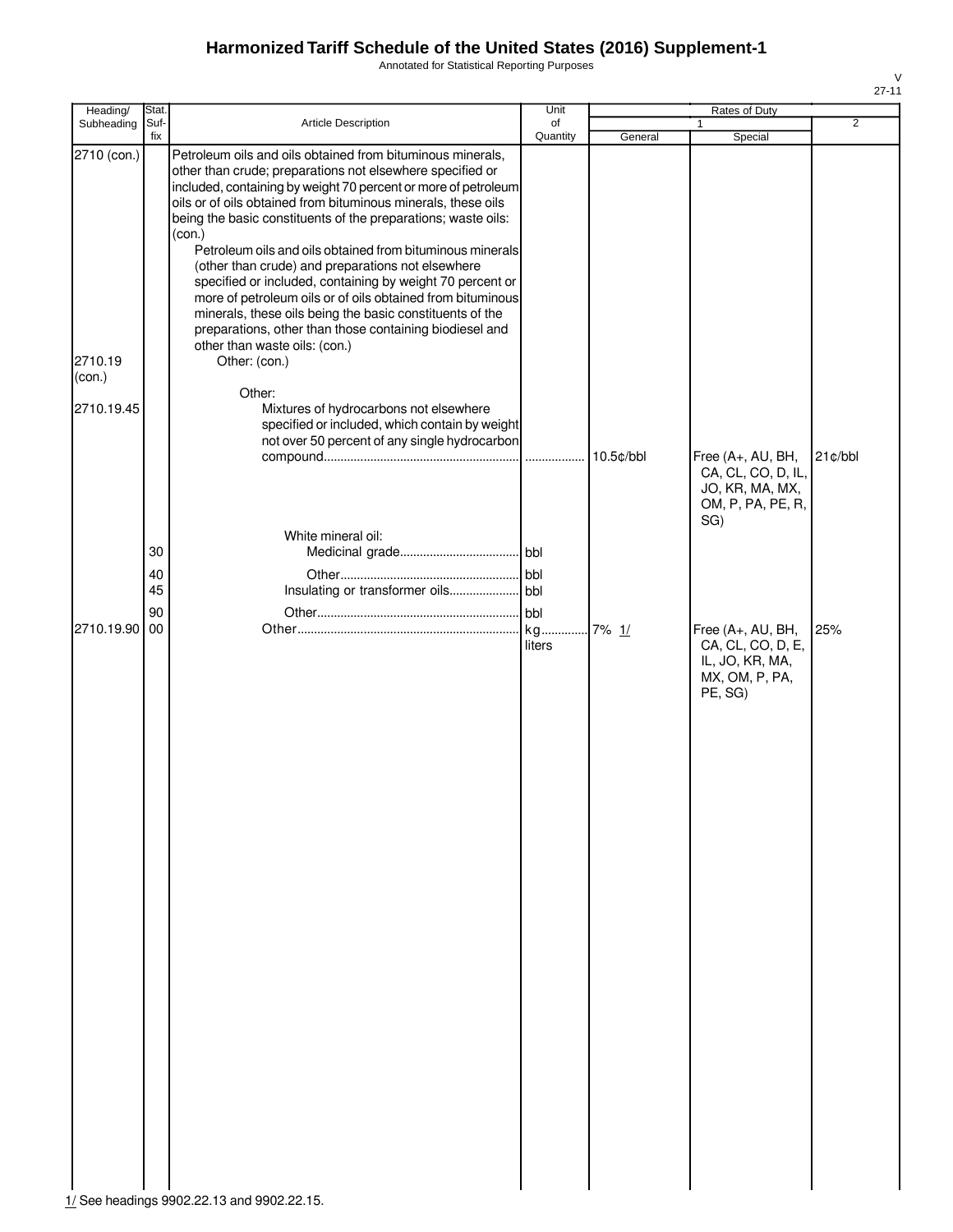Annotated for Statistical Reporting Purposes

| Heading/                      | Stat.       |                                                                                                                                                                                                                                                                                                                                                                                                                                           | Unit     | Rates of Duty |                                                                                        |         |
|-------------------------------|-------------|-------------------------------------------------------------------------------------------------------------------------------------------------------------------------------------------------------------------------------------------------------------------------------------------------------------------------------------------------------------------------------------------------------------------------------------------|----------|---------------|----------------------------------------------------------------------------------------|---------|
| Subheading                    | Suf-<br>fix | Article Description                                                                                                                                                                                                                                                                                                                                                                                                                       | of       |               | 1                                                                                      | 2       |
| 2710 (con.)                   |             | Petroleum oils and oils obtained from bituminous minerals,<br>other than crude; preparations not elsewhere specified or<br>included, containing by weight 70 percent or more of petroleum<br>oils or of oils obtained from bituminous minerals, these oils<br>being the basic constituents of the preparations; waste oils:<br>(con.)                                                                                                     | Quantity | General       | Special                                                                                |         |
| 2710.20                       |             | Petroleum oils and oils obtained from bituminous minerals<br>(other than crude) and preparations not elsewhere<br>specified or included containing by weight 70 percent or<br>more of petroleum oils or of oils obtained from bituminous<br>minerals, these oils being the basic constituents of the<br>preparations, containing biodiesel, other than waste oils:<br>Distillate and residual fuel oils (including blended fuel<br>oils): |          |               |                                                                                        |         |
| 2710.20.05                    |             |                                                                                                                                                                                                                                                                                                                                                                                                                                           |          |               | Free (A+, AU, BH,<br>CA, CL, CO, D, IL,<br>JO, KR, MA, MX,<br>OM, P, PA, PE, R,<br>SG) | 21¢/bbl |
|                               | 10          | Having a Saybolt Universal viscosity at 37.8°C<br>of 45 seconds or more but not more than 125                                                                                                                                                                                                                                                                                                                                             |          |               |                                                                                        |         |
|                               | 20          | Having a Saybolt Universal viscosity at 37.8°C<br>of more than 125 seconds (heavy fuel oils) bbl                                                                                                                                                                                                                                                                                                                                          |          |               |                                                                                        |         |
|                               | 50          |                                                                                                                                                                                                                                                                                                                                                                                                                                           | bbl      |               |                                                                                        |         |
|                               |             |                                                                                                                                                                                                                                                                                                                                                                                                                                           |          |               |                                                                                        |         |
|                               |             |                                                                                                                                                                                                                                                                                                                                                                                                                                           |          |               |                                                                                        |         |
|                               |             |                                                                                                                                                                                                                                                                                                                                                                                                                                           |          |               |                                                                                        |         |
|                               |             |                                                                                                                                                                                                                                                                                                                                                                                                                                           |          |               |                                                                                        |         |
|                               |             |                                                                                                                                                                                                                                                                                                                                                                                                                                           |          |               |                                                                                        |         |
|                               |             |                                                                                                                                                                                                                                                                                                                                                                                                                                           |          |               |                                                                                        |         |
| 1/ See subheading 9903.27.01. |             |                                                                                                                                                                                                                                                                                                                                                                                                                                           |          |               |                                                                                        |         |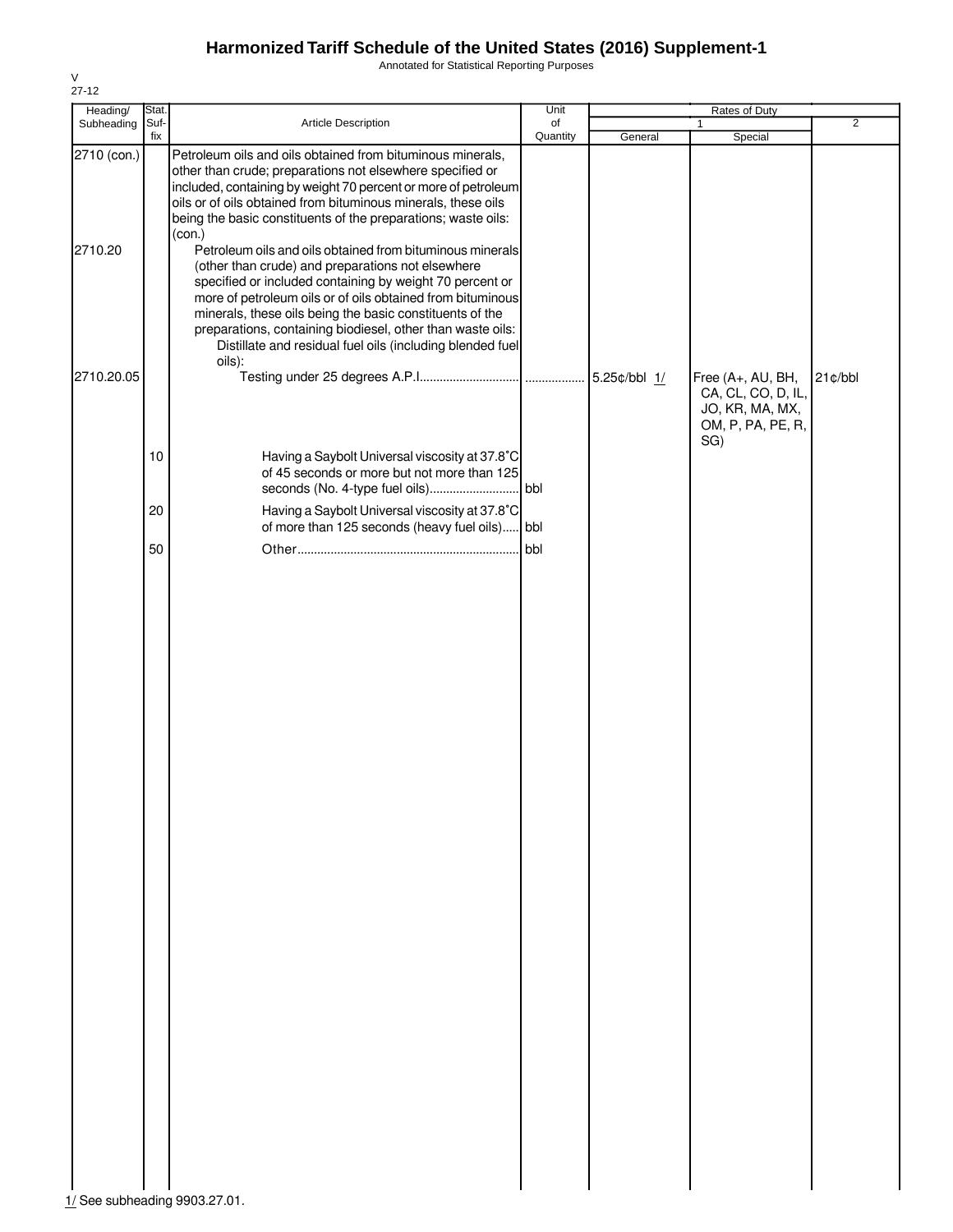Annotated for Statistical Reporting Purposes

| Heading/          | Stat.       |                                                                                                                                                                                                                                                                                                                                                                                                                                           | Unit<br>Rates of Duty |                |                                                                                          |                |  |  |
|-------------------|-------------|-------------------------------------------------------------------------------------------------------------------------------------------------------------------------------------------------------------------------------------------------------------------------------------------------------------------------------------------------------------------------------------------------------------------------------------------|-----------------------|----------------|------------------------------------------------------------------------------------------|----------------|--|--|
| Subheading        | Suf-<br>fix | <b>Article Description</b>                                                                                                                                                                                                                                                                                                                                                                                                                | of<br>Quantity        | General        | Special                                                                                  | $\overline{2}$ |  |  |
| 2710 (con.)       |             | Petroleum oils and oils obtained from bituminous minerals,<br>other than crude; preparations not elsewhere specified or<br>included, containing by weight 70 percent or more of petroleum<br>oils or of oils obtained from bituminous minerals, these oils<br>being the basic constituents of the preparations; waste oils:<br>(con.)                                                                                                     |                       |                |                                                                                          |                |  |  |
| 2710.20<br>(con.) |             | Petroleum oils and oils obtained from bituminous minerals<br>(other than crude) and preparations not elsewhere<br>specified or included containing by weight 70 percent or<br>more of petroleum oils or of oils obtained from bituminous<br>minerals, these oils being the basic constituents of the<br>preparations, containing biodiesel, other than waste oils:<br>(con.)<br>Distillate and residual fuel oils (including blended fuel |                       |                |                                                                                          |                |  |  |
| 2710.20.10        |             | oils): (con.)                                                                                                                                                                                                                                                                                                                                                                                                                             |                       | $10.5¢/bbl$ 1/ | Free (A+, AU, BH,<br>CA, CL, CO, D, IL,<br>JO, KR, MA, MX,<br>OM, P, PA, PE, R,<br>SG)   | $21$ ¢/bbl     |  |  |
|                   |             | Having a Saybolt Universal viscosity at 37.8°C<br>of less than 45 seconds (light fuel oils):<br>Fuel oils Nos. 2 and 3:<br>Diesel oil:                                                                                                                                                                                                                                                                                                    |                       |                |                                                                                          |                |  |  |
|                   | 02          | Containing not more than 15 ppm                                                                                                                                                                                                                                                                                                                                                                                                           | bbl                   |                |                                                                                          |                |  |  |
|                   | 03          | Containing more than 15 ppm but<br>not more than 500 ppm of                                                                                                                                                                                                                                                                                                                                                                               |                       |                |                                                                                          |                |  |  |
|                   | 04          | Containing more than 500 ppm of                                                                                                                                                                                                                                                                                                                                                                                                           | bbl                   |                |                                                                                          |                |  |  |
|                   | 05          | Other:<br>Containing not more than 15 ppm                                                                                                                                                                                                                                                                                                                                                                                                 |                       |                |                                                                                          |                |  |  |
|                   | 07          | Containing more than 15 ppm but<br>not more than 500 ppm of                                                                                                                                                                                                                                                                                                                                                                               |                       |                |                                                                                          |                |  |  |
|                   | 08          | Containing more than 500 ppm of                                                                                                                                                                                                                                                                                                                                                                                                           | l bbl                 |                |                                                                                          |                |  |  |
|                   | 11          | Other:<br>Containing not more than 15 ppm of                                                                                                                                                                                                                                                                                                                                                                                              |                       |                |                                                                                          |                |  |  |
|                   | 13          | Containing more than 15 ppm but not<br>more than 500 ppm of sulfur bbl                                                                                                                                                                                                                                                                                                                                                                    |                       |                |                                                                                          |                |  |  |
|                   | 14          | Containing more than 500 ppm of<br>Having a Saybolt Universal viscosity at 37.8°C<br>of 45 seconds or more but not more than 125<br>seconds (No. 4-type fuel oils):                                                                                                                                                                                                                                                                       | <b>bbl</b>            |                |                                                                                          |                |  |  |
|                   | 15          | Containing not more than 500 ppm of                                                                                                                                                                                                                                                                                                                                                                                                       | l bbl                 |                |                                                                                          |                |  |  |
|                   | 25<br>50    | Containing more than 500 ppm of sulfur bbl<br>Having a Saybolt Universal viscosity at 37.8°C<br>of more than 125 seconds (heavy fuel oils) bbl                                                                                                                                                                                                                                                                                            |                       |                |                                                                                          |                |  |  |
| 2710.20.15        | -00         | Kerosene-type jet fuel, motor fuel or motor fuel blending                                                                                                                                                                                                                                                                                                                                                                                 | bbl                   | 52.5¢/bbl      | Free $(A+, AU, BH,$<br>CA, CL, CO, D, IL,<br>JO, KR, MA, MX,<br>OM, P, PA, PE, R,<br>SG) | \$1.05/bbl     |  |  |
|                   |             |                                                                                                                                                                                                                                                                                                                                                                                                                                           |                       |                |                                                                                          |                |  |  |

 $\frac{1}{1}$ See subheading 9903.27.01.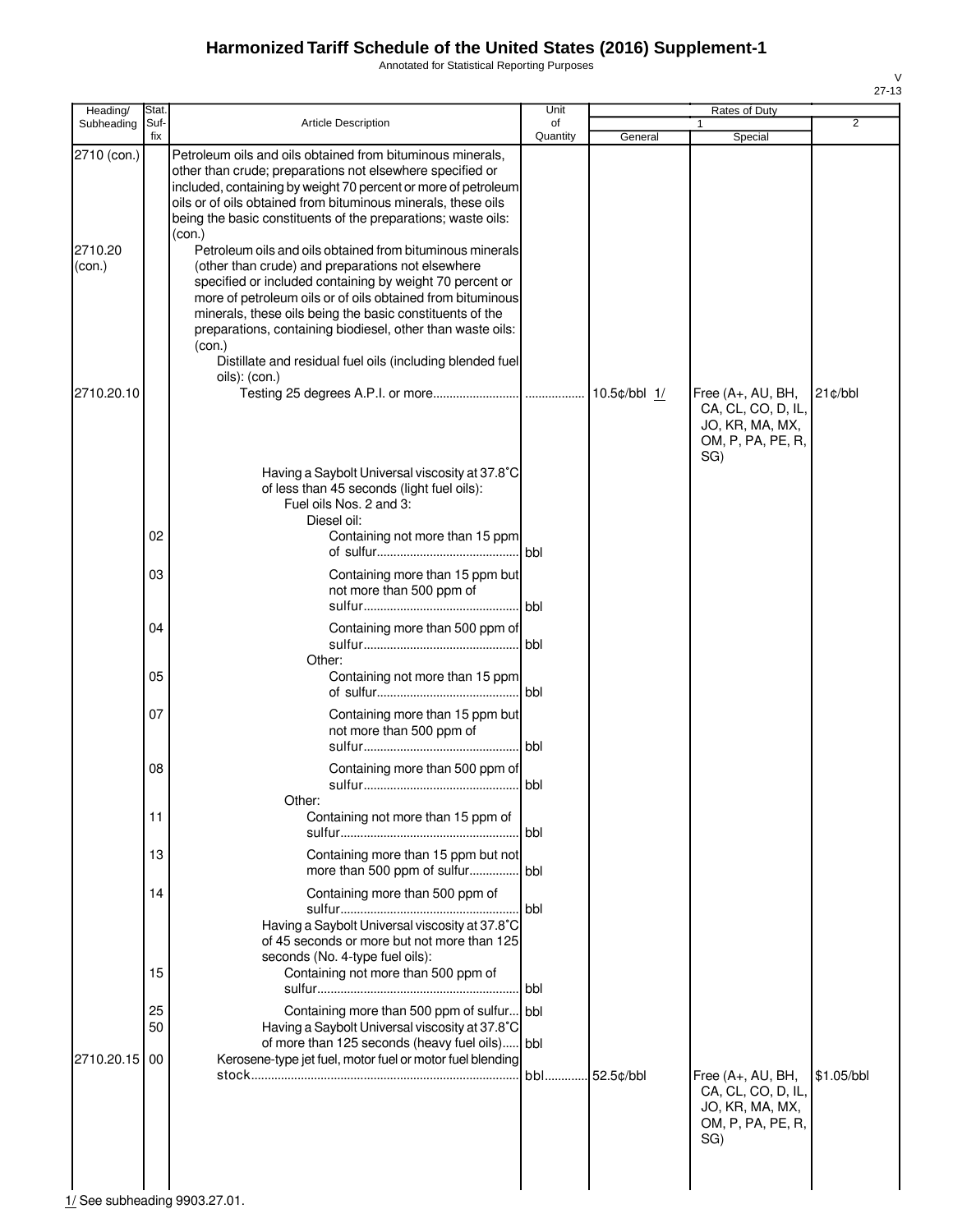Annotated for Statistical Reporting Purposes

| Special                                                                                | 2          |
|----------------------------------------------------------------------------------------|------------|
|                                                                                        |            |
|                                                                                        |            |
|                                                                                        |            |
| Free (A+, AU, BH,<br>CA, CL, CO, D, IL,<br>JO, KR, MA, MX,<br>OM, P, PA, PE, R,<br>SG) | 21¢/bbl    |
| Free (A+, AU, BH,<br>CA, CL, CO, D, IL,<br>JO, KR, MA, MX,<br>OM, P, PA, PE, R,        | $21$ ¢/bbl |
| SG)                                                                                    |            |
| Free (A+, AU, BH,<br>CA, CL, CO, D, IL,<br>JO, KR, MA, MX,<br>OM, P, PA, PE, R,<br>SG) | 21¢/bbl    |
| Free (A+, AU, BH,<br>CA, CL, CO, D, IL,<br>JO, KR, MA, MX,<br>OM, P, PA, PE, R,<br>SG) | 21c/bbl    |
| Free (A+, AU, BH,<br>CA, CL, CO, D, IL,<br>JO, KR, MA, MX,<br>OM, P, PA, PE, R,<br>SG) | \$1.05/bbl |
| Free (A+, AU, BH,<br>CA, CL, CO, D, IL,<br>JO, KR, MA, MX,<br>OM, P, PA, PE, R,<br>SG) | $21$ ¢/bbl |
|                                                                                        |            |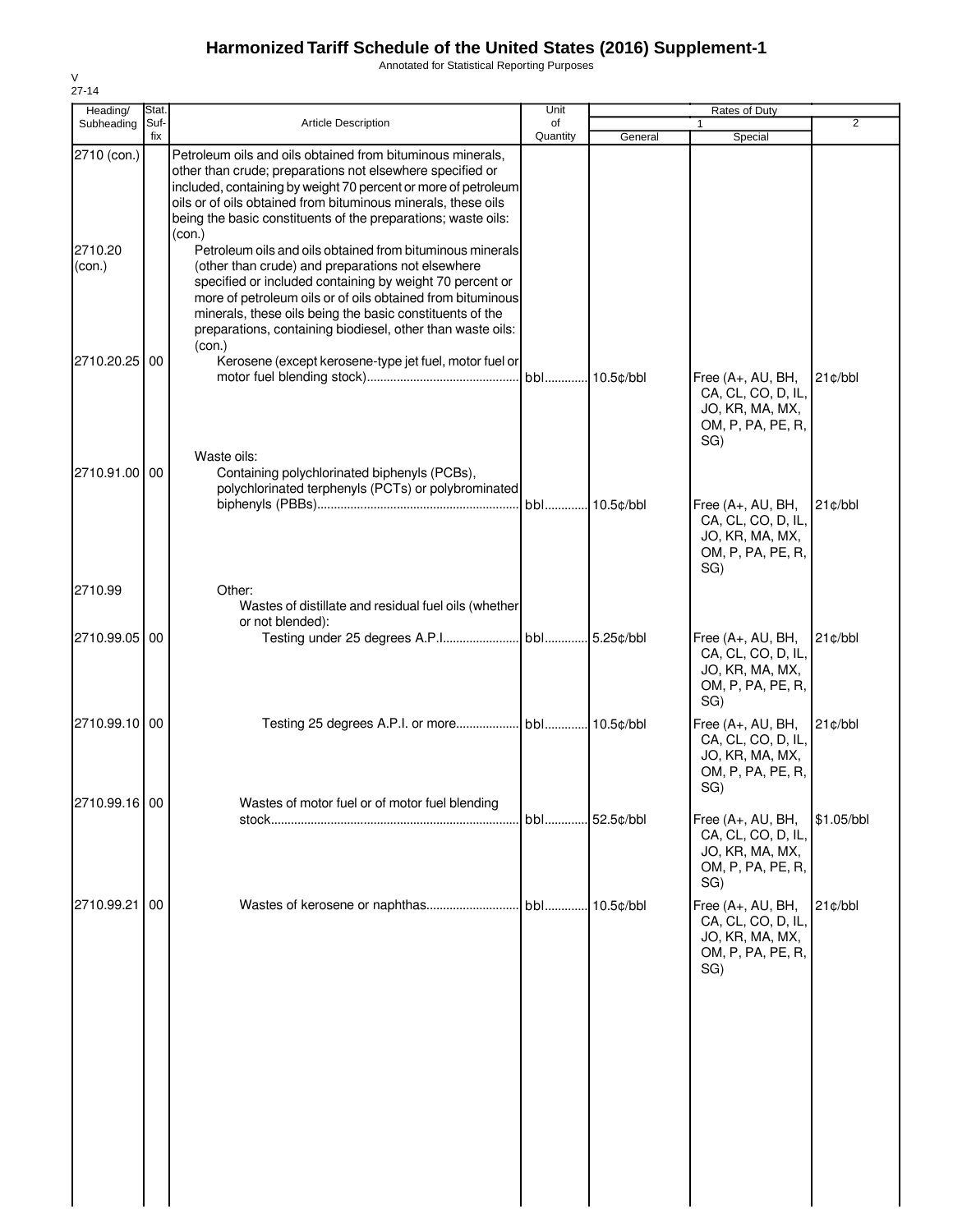Annotated for Statistical Reporting Purposes

| Heading/          | Stat.       |                                                                                                                                                                                                                                                                                                                                       | Unit           | Rates of Duty |                                                                                          |                 |  |  |
|-------------------|-------------|---------------------------------------------------------------------------------------------------------------------------------------------------------------------------------------------------------------------------------------------------------------------------------------------------------------------------------------|----------------|---------------|------------------------------------------------------------------------------------------|-----------------|--|--|
| Subheading        | Suf-<br>fix | Article Description                                                                                                                                                                                                                                                                                                                   | of<br>Quantity | General       | 1<br>Special                                                                             | $\overline{2}$  |  |  |
| 2710 (con.)       |             | Petroleum oils and oils obtained from bituminous minerals,<br>other than crude; preparations not elsewhere specified or<br>included, containing by weight 70 percent or more of petroleum<br>oils or of oils obtained from bituminous minerals, these oils<br>being the basic constituents of the preparations; waste oils:<br>(con.) |                |               |                                                                                          |                 |  |  |
| 2710.99<br>(con.) |             | Waste oils: (con.)<br>Other: (con.)                                                                                                                                                                                                                                                                                                   |                |               |                                                                                          |                 |  |  |
| 2710.99.31 00     |             | Wastes of lubricating oils and greases (whether<br>or not containing additives):                                                                                                                                                                                                                                                      | bbl 84¢/bbl    |               | Free (A+, AU, BH,                                                                        | \$1.68/bbl      |  |  |
|                   |             |                                                                                                                                                                                                                                                                                                                                       |                |               | CA, CL, CO, D, IL,<br>JO, KR, MA, MX,<br>OM, P, PA, PE, R,<br>SG)                        |                 |  |  |
| 2710.99.32 00     |             | Of greases:<br>Containing not over 10 percent by weight<br>of salts of fatty acids of animal (including                                                                                                                                                                                                                               |                |               |                                                                                          |                 |  |  |
|                   |             | marine animal) or vegetable origin kg 5.8%                                                                                                                                                                                                                                                                                            |                |               | Free (A, AU, BH,<br>CA, CL, CO, D, IL,<br>JO, KR, MA, MX,<br>OM, P, PA, PE, R,<br>SG)    | 20%             |  |  |
| 2710.99.39 00     |             |                                                                                                                                                                                                                                                                                                                                       |                |               | Free (A, AU, BH,<br>CA, CL, CO, D, IL,<br>JO, KR, MA, MX,<br>OM, P, PA, PE, R,<br>SG)    | $4.4¢/kg + 20%$ |  |  |
| 2710.99.45 00     |             | Other:<br>Mixtures of hydrocarbons not elsewhere<br>specified or included, which contain not over<br>50 percent of any single hydrocarbon                                                                                                                                                                                             |                |               |                                                                                          |                 |  |  |
|                   |             |                                                                                                                                                                                                                                                                                                                                       |                |               | Free (A+, AU, BH,<br>CA, CL, CO, D, IL,<br>JO, KR, MA, MX,<br>OM, P, PA, PE, R,<br>SG)   | 21¢/bbl         |  |  |
| 2710.99.90 00     |             |                                                                                                                                                                                                                                                                                                                                       | liters         |               | Free (A+, AU, BH,<br>CA, CL, CO, D, E,<br>IL, JO, KR, MA,<br>MX, OM, , P, PA,<br>PE, SG) | 25%             |  |  |
|                   |             |                                                                                                                                                                                                                                                                                                                                       |                |               |                                                                                          |                 |  |  |
|                   |             |                                                                                                                                                                                                                                                                                                                                       |                |               |                                                                                          |                 |  |  |
|                   |             |                                                                                                                                                                                                                                                                                                                                       |                |               |                                                                                          |                 |  |  |
|                   |             |                                                                                                                                                                                                                                                                                                                                       |                |               |                                                                                          |                 |  |  |
|                   |             |                                                                                                                                                                                                                                                                                                                                       |                |               |                                                                                          |                 |  |  |
|                   |             |                                                                                                                                                                                                                                                                                                                                       |                |               |                                                                                          |                 |  |  |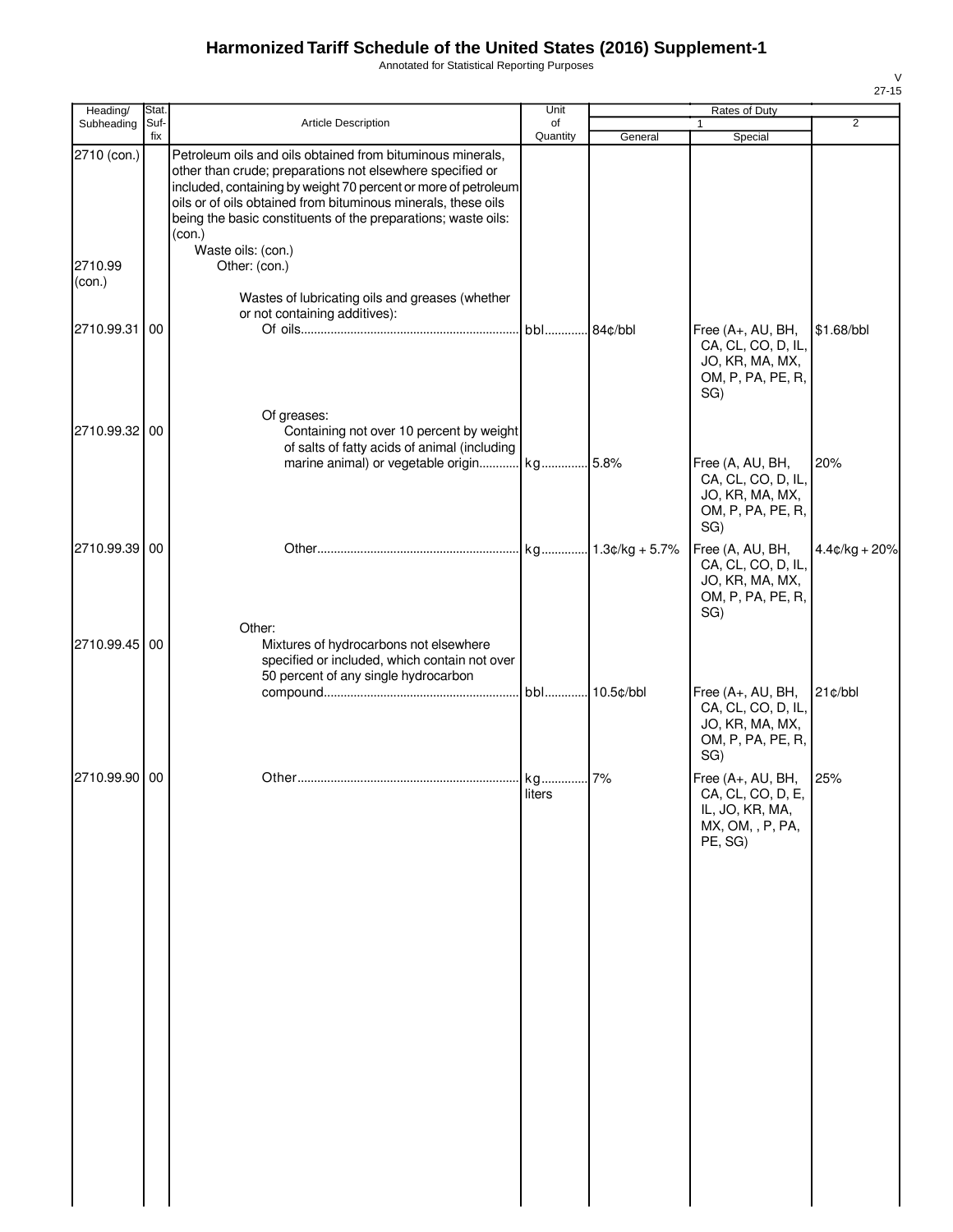Annotated for Statistical Reporting Purposes

| Heading/      | <b>Stat</b> |                                                                                                                            | Unit             |         |              |                |
|---------------|-------------|----------------------------------------------------------------------------------------------------------------------------|------------------|---------|--------------|----------------|
| Subheading    | Suf-<br>fix | <b>Article Description</b>                                                                                                 | of<br>Quantity   | General | 1<br>Special | $\overline{2}$ |
| 2711          |             | Petroleum gases and other gaseous hydrocarbons:                                                                            |                  |         |              |                |
|               |             | Liquefied:                                                                                                                 |                  | Free    |              | Free           |
| 2711.11.00 00 |             |                                                                                                                            | thousand<br>$m3$ |         |              |                |
|               |             |                                                                                                                            |                  |         |              |                |
| 2711.12.00    | 10          | Propane with a minimum purity of 90 liquid volume                                                                          |                  |         |              | Free           |
|               |             |                                                                                                                            |                  |         |              |                |
|               | 20          |                                                                                                                            |                  |         |              |                |
| 2711.13.00    |             |                                                                                                                            | .                | Free    |              | Free           |
|               | 10          | Butanes with a purity of 90 liquid volume percent                                                                          |                  |         |              |                |
|               |             | or more, but less than 95 liquid volume percent bbl                                                                        |                  |         |              |                |
|               | 20          |                                                                                                                            |                  |         |              |                |
| 2711.14.00    | 10          | Ethylene, propylene, butylene and butadiene                                                                                |                  | Free    |              | Free           |
|               |             |                                                                                                                            |                  |         |              |                |
|               | 20          |                                                                                                                            |                  |         |              |                |
|               | 30          |                                                                                                                            |                  |         |              |                |
|               | 40          |                                                                                                                            |                  |         |              |                |
| 2711.19.00    | 10          |                                                                                                                            |                  | Free    |              | Free           |
|               | 20          |                                                                                                                            | l ka             |         |              |                |
|               |             |                                                                                                                            | liters           |         |              |                |
|               |             | In gaseous state:                                                                                                          |                  |         |              |                |
| 2711.21.00    | 00          |                                                                                                                            |                  | Free    |              | Free           |
| 2711.29.00    |             |                                                                                                                            |                  |         |              | Free           |
|               |             | Propane:                                                                                                                   |                  |         |              |                |
|               | 10          | Propane with a minimum purity of 90 liquid                                                                                 |                  |         |              |                |
|               | 15          |                                                                                                                            | bbl              |         |              |                |
|               |             | Butanes:                                                                                                                   |                  |         |              |                |
|               | 20          | Butanes with a purity of 90 liquid volume                                                                                  |                  |         |              |                |
|               |             | percent or more, but less than 95 liquid volume                                                                            |                  |         |              |                |
|               |             |                                                                                                                            | bbl              |         |              |                |
|               | 25          |                                                                                                                            | bbl              |         |              |                |
|               | 60          |                                                                                                                            | l bbl            |         |              |                |
| 2712          |             | Petroleum jelly; paraffin wax, microcrystalline petroleum wax,                                                             |                  |         |              |                |
|               |             | slack wax, ozokerite, lignite wax, peat wax, other mineral waxes<br>and similar products obtained by synthesis or by other |                  |         |              |                |
|               |             | processes, whether or not colored:                                                                                         |                  |         |              |                |
| 2712.10.00 00 |             |                                                                                                                            |                  |         |              | Free           |
| 2712.20.00 00 |             | Paraffin wax containing by weight less than 0.75 percent                                                                   |                  |         |              |                |
|               |             |                                                                                                                            |                  |         |              | 2.2¢/kg        |
| 2712.90       |             | Other:                                                                                                                     |                  |         |              |                |
| 2712.90.10 00 |             |                                                                                                                            |                  |         |              | Free           |
| 2712.90.20    | 00          |                                                                                                                            |                  |         |              | 2.2¢/kg        |
|               |             |                                                                                                                            |                  |         |              |                |
|               |             |                                                                                                                            |                  |         |              |                |
|               |             |                                                                                                                            |                  |         |              |                |
|               |             |                                                                                                                            |                  |         |              |                |
|               |             |                                                                                                                            |                  |         |              |                |
|               |             |                                                                                                                            |                  |         |              |                |
|               |             |                                                                                                                            |                  |         |              |                |
|               |             |                                                                                                                            |                  |         |              |                |
|               |             |                                                                                                                            |                  |         |              |                |
|               |             |                                                                                                                            |                  |         |              |                |
|               |             |                                                                                                                            |                  |         |              |                |
|               |             |                                                                                                                            |                  |         |              |                |
|               |             |                                                                                                                            |                  |         |              |                |